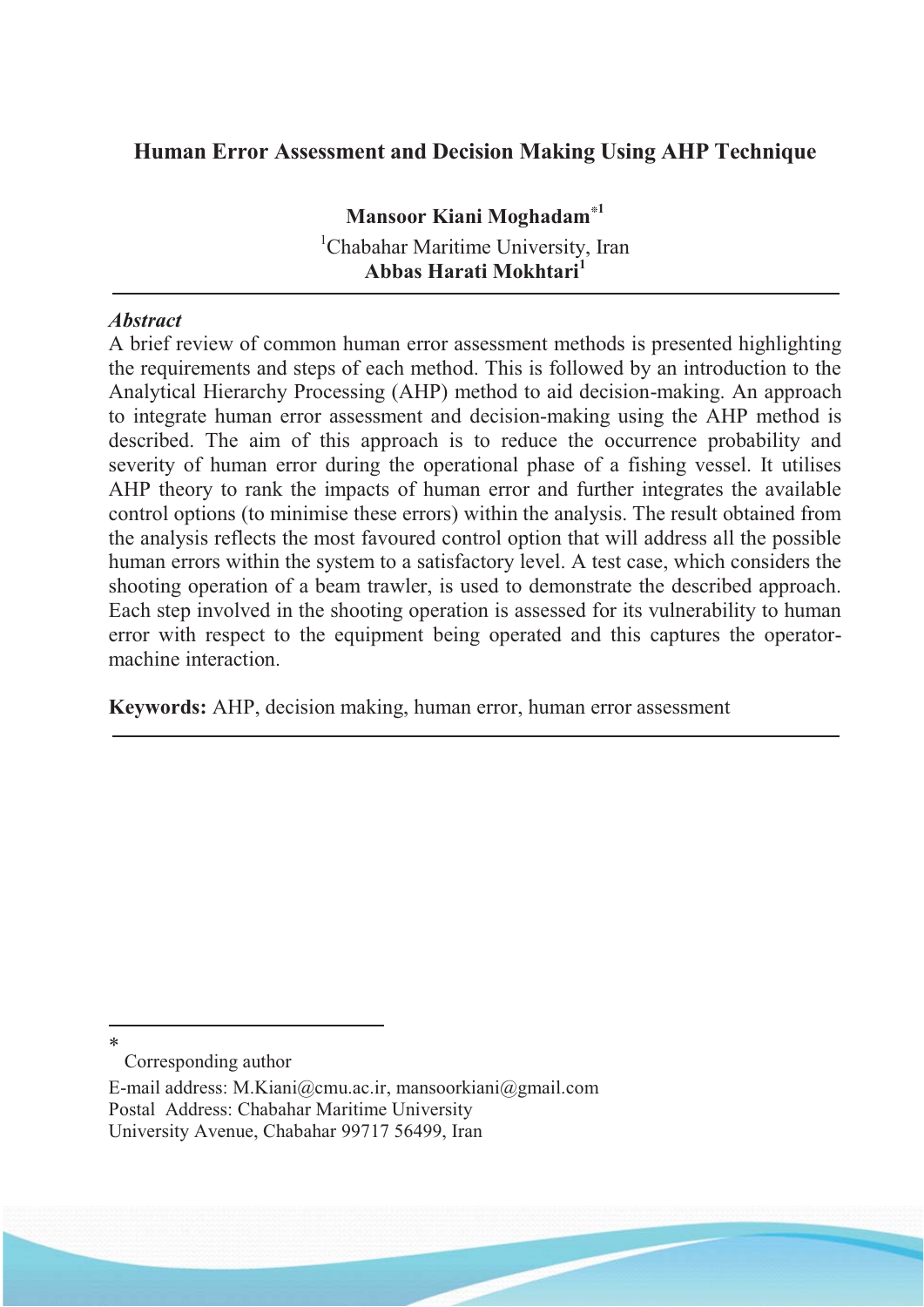#### **1.1 Introduction**

The cost of shipping casualties is normally expressed in terms of insurance values. The report of the Institute of London Underwriters (ILU) for 1995 stated that 95 ships were lost during the year (ILU (1996), ITSA (1996)). In 1996, the ILU recorded 1,190 lives lost at sea and the ship classification society Det Norske Veritas (DNV) estimated that accidents on board ships cost the industry around \$US 10 billion a year (ILU (1996), IMO (1997)). It has been accepted that 80% of the accidents in the maritime industry is caused by human error. In the fishing industry, Lloyd's Register of World Fleet Statistics 1998 noted that the average age of the world fleet of fish catching vessels over 100 GRT was 20 years (ITWF (1999)). This could be a contributing factor to the high level of human error on these vessels. These older vessels lack automation and modern safety devices, hence the safe operation of the vessels is highly dependent on the competency of the crew on board.

Human error has played a critical role in the causes of many major marine accidents. The officers and crew of the *Herald of Free Enterprise* set to sea with their bow doors open (Sheen (1987)). The crew and skipper of the Pescalanza and Sapphire did not close their watertight doors during heavy seas, which led to the sinking of the vessels by flooding (MAIB (2000)).

In these accidents, life, cargo and property had been lost due to the negligence and/or mistakes made by the operators of the system. Understanding errors and system failures are particularly important with respect to "high-consequence" systems. These are open systems whose behaviour has a significant effect not only on the system itself but also on the world outside the system. Hence, there is a need for an effective method to model the risks posed by human error in order to direct the limited resources to solutions that would reduce these risks.

#### **1.2 Review of Human Error Assessment Methods**

Engineers have developed a range of tools that can be used to represent and reason about the causes of major accidents (Leveson (1995)). For example, time-lines and fault trees have been recommended as analysis tools by a range of government and regulatory bodies. Unfortunately, these well-established techniques suffer from a number of limitations (Johnson (1998)). In particular, they cannot easily be used to represent and reason about the ways in which human errors and system failures interact during complex accidents (Hollnagel (1993)).

#### **1.2.1Methods for Quantification of Human Failures**

Many methods for estimating human reliability were used in nuclear power plants. Such methods include confusion matrix (Fullwood and Hall (1988), Gertman and Blackman (1994)), expert estimation (Gertman and Blackman (1994)), Time Reliability Curve (TRC) (Dougherty and Fragola (1988), Moieni et al. (1994)), Maintenance Personnel Performance Simulation (MAPPS) (Fullwood and Hall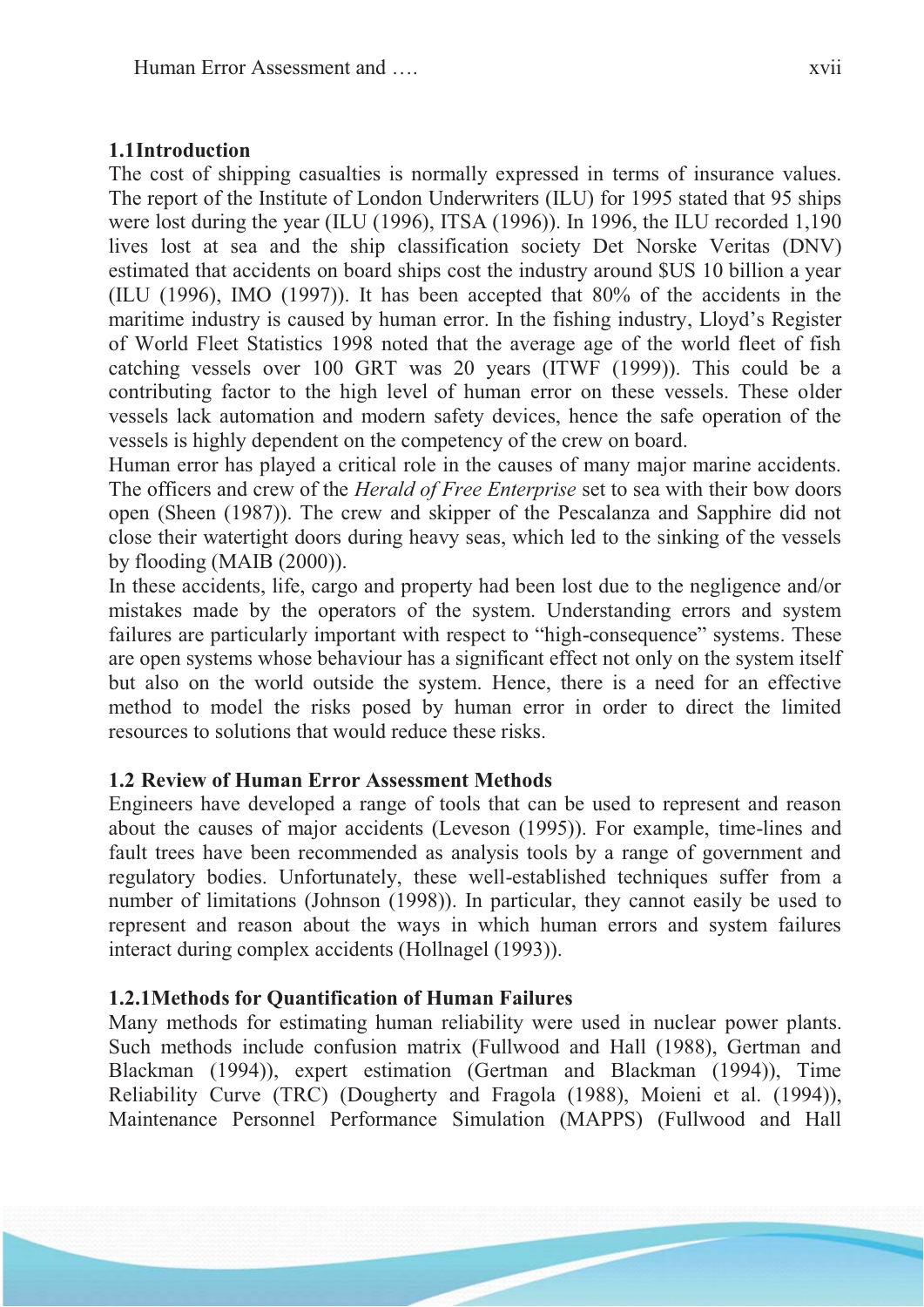(1988), Gertman and Blackman (1994)), Success Likelihood Index Method-Multi-Attribute Utility Decomposition (SLIM-MAUD) (Fullwood and Hall (1988), Gertman and Blackman (1994)), sociotechnical assessment of human reliability (Gertman and Blackman (1994)), Technique for Human Error Rate Prediction (THERP) (Dhillon (1986)), Sandia Recovery Model (SRM), INTENT (Gertman et al. (1992)) and Operator Reliability Calculation and Assessment (ORCA). Of the methods given, most deal with misdiagnosis or non-response errors and time dependent probability estimates. The most commonly used techniques are THERP, utilising generic Human Error Probabilities (HEP) from various industries, and SLIM-MAUD, using importance weightings from experts.

### **1.2.2THERP**

This method provides a mechanism for modelling as well as quantifying human error. It starts off with a task analysis that describes the tasks to be performed by the crew, maintainers or operators. Together with the task descriptions, Performance-Shaping Factors (PSF) such as stress and time available are collected to modify probabilities. The task analysis is then graphically represented in Human Reliability Assessment (HRA) event trees. The HEP for the activities of the task or the branches can be read and/or modified from the THERP tables as shown in (Gertman and Blackman (1994)). Details on the construction of HRA event trees and also the COGnitive EveNt Tree (COGENT) to represent cognitive activities and errors associated with human performance are also given in the book. Gertman and Blackman also provided a summary of the steps to THERP, which was adapted from the Nuclear Regulation-NUREG/CR-1278 (Swain and Guttmann (1983)). THERP may suffer from the following limitations (Reason (1990), White (1995)):

- 1. It is difficult to represent the variability of human behaviour adequately.
- 2. The technique assumes that each task segment can be handled separately.
- 3. It is difficult to combine human and equipment reliability values.
- 4. It is difficult to identify inter-task dependencies.
- 5. The technique is not appropriate for continuous tasks.
- 6. The method does not determine motivation of the individual.
- 7. Analysts have the tendency to model only errors that appear in databases.

### **1.2.3 Accident Sequence Evaluation Programme (ASEP)**

ASEP is a quicker version of THERP and is more conservative. It is a fine screening approach and can be complemented with THERP to warrant more detailed attention in the risk assessment. A more detailed discussion on ASEP can be found in (Swain (1987)).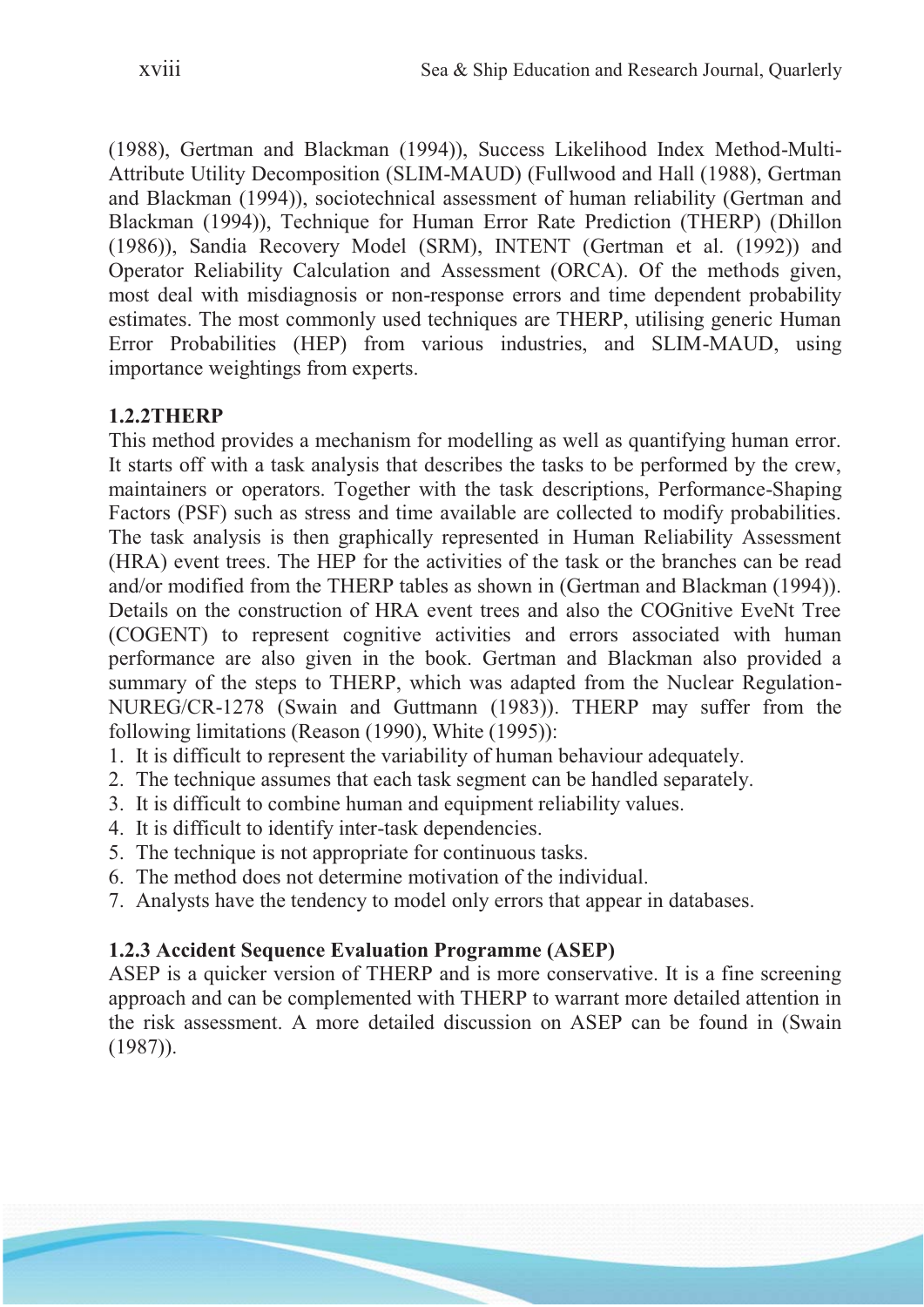#### **1.2.4 SLIM-MAUD**

The SLIM-MAUD method is centred on the assumption that the failure probability associated with task performance is based on a combination of PSFs that include the characteristics of the individual, the environment, and the task. It further assumes that experts can estimate these failure rates or provide anchor values to estimate them. A description on the steps to perform SLIM-MAUD was reported in (Gertman and Blackman (1994)) where two enhanced methods were developed. Dougherty and Fragola also provided the mathematics and an example for calculating SLIM-MAUD (Dougherty and Fragola (1988)). Davoudian et al provided an empirical evaluation of SLIM-MAUD and ranking to estimate HEPs, through the use of a simulated manufacturing environment under varying task conditions (Davoudian et al. (1994)).

### **1.2.5 Human Reliability Assessment (HRA)**

HRA analyses the relationship between human behavioural tendencies and the work context to provide a better understanding in anticipating human errors, violations and severe system outcomes. This analysis requires a fundamental understanding of:

- 1. The way humans process information, including their capabilities and limitations at such processing (Wickens (1992)).
- 2. Human factors and ergonomics design consideration (Sanders and McCormick (1987)).
- 3. Skill, rule and knowledge based framework, which describes distinct levels of information processing at which workers perform (Rasmussen (1982, 1986)).
- 4. Psychosocial considerations that increase the likelihood of performing violations (CCPS (1994)).

The primary goals of HRA are to assess the risks attributable to human error and determine the ways of reducing system vulnerability due to human error impact. These goals are achieved by its three principal functions of identifying what errors can occur (human error identification), deciding how likely the errors are to occur (human error quantification), and, if appropriate, enhancing human reliability by reducing this error likelihood (human error reduction). The HRA process can be broken down into several steps as seen below:

*Problem definition:* This refers to deciding what human involvements are to be assessed (operators failing to deal with emergencies, operator's contribution to maintenance failures, etc.)

*Task analysis:* When the human aspect of the problem has been defined, task analysis can then define what human actions should occur in such events, as well as what equipment and other "interfaces" the operator should use. It may also identify what training (skills and knowledge) and procedures the operators will call upon.

*Human Error Identification (HEI):* Once the task analysis has been carried out, HEI then considers what can go wrong. The following types of errors are typically considered: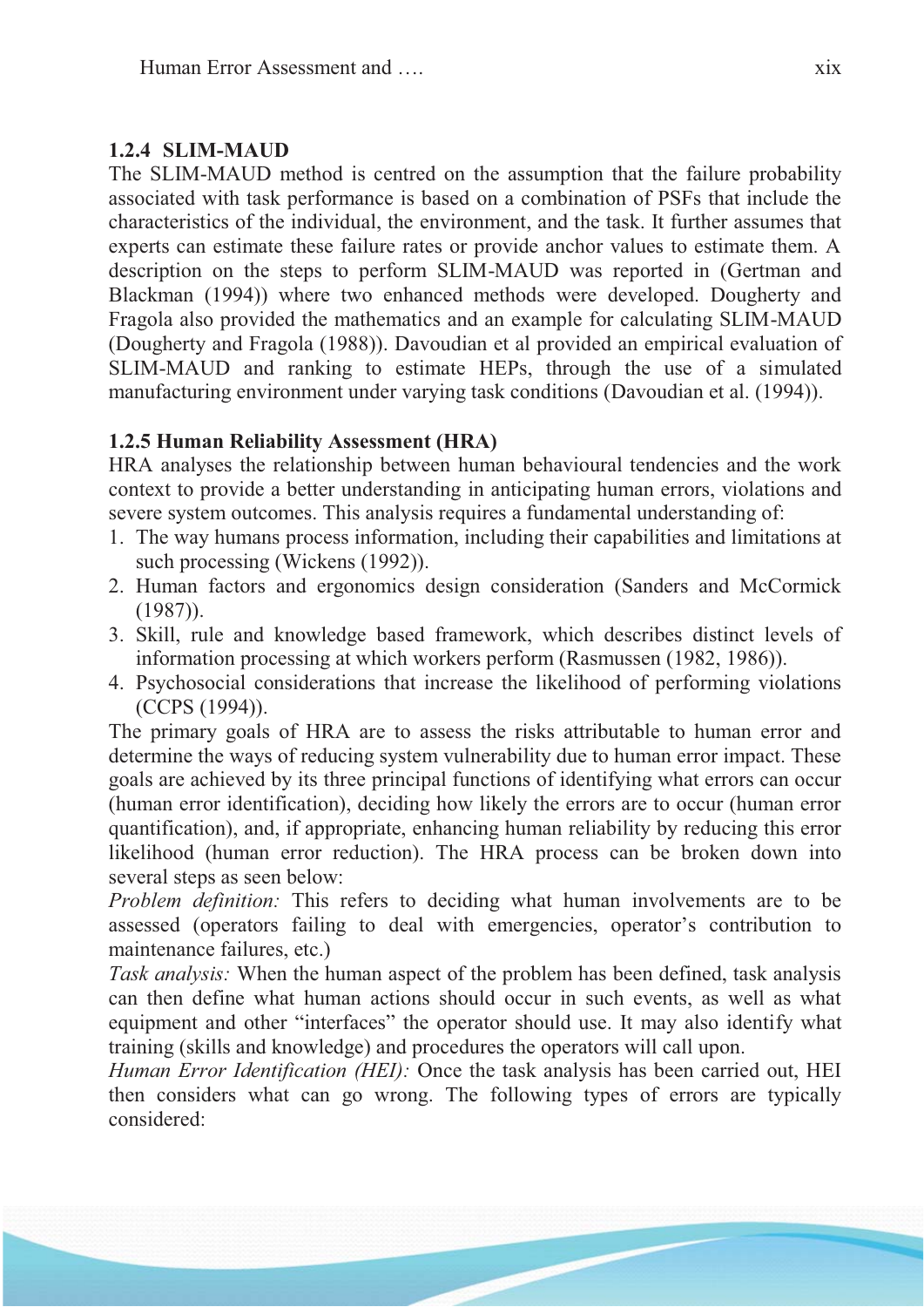- 1. Error of omission failing to carry out a required act.
- 2. Error of commission failing to carry out a required act adequately; act performed without required precision, or with too much or too little force; act performed at wrong time; act performed in the wrong sequence.
- 3. Extraneous act not required act performed instead of, or in addition to the required act.
- 4. Error-recovery opportunities acts which can recover previous errors.
- The HEI phase can identify many errors. Not all of these will be important for the study, as can be determined by reviewing their consequences on the system's performance. The ones that can contribute to a degraded system state, whether alone or in conjunction with other hardware/software failures or environmental events (or both together), must next be integrated into the risk analysis.

*Representation:* Having defined what the operator should do (via task analysis) and what can go wrong, the next step is to represent this information in a form which allows the quantitative evaluation of the human-error impact on the system to take place. It is usual for the human error impact to be seen in the context of other potential contributions to system risk. Human errors and recoveries are usually embedded within logical frameworks such as fault tree analysis and event tree analysis.

*Human error quantification:* Once the human error potential has been represented, the next step is to quantify the likelihood of the errors involved and then determine the overall effect of human error on the system safety and reliability. HEP is simply defined as "number of errors that occurred/number of opportunities for error".

*Impact assessment:* Once the errors have been quantified and represented in the risk assessment logic trees, the overall system risk level can be calculated. Then it can be determined whether or not the system has an acceptable level of risk. Impact assessments involve determining if the risk element is acceptable as well as which events (human, hardware, software or environmental - or any combination) contribute most to the level of risk. If the human error is a significant contributor to the overall risk at the system level, and if the system risk level is calculated to be too high, then the appropriate error will be targeted for reduction.

*Error reduction analysis:* Error reduction measures may be derived:

- $\bullet$  According to the identified root causes of the error (from the error identification stage).
- From the defined factors that contribute to the HEP.

If error reduction is necessary to reduce the risk to an acceptable level, then following such error reduction measures, several iteration of impact assessments, error reduction and re-quantification may occur until satisfactory risk levels are achieved.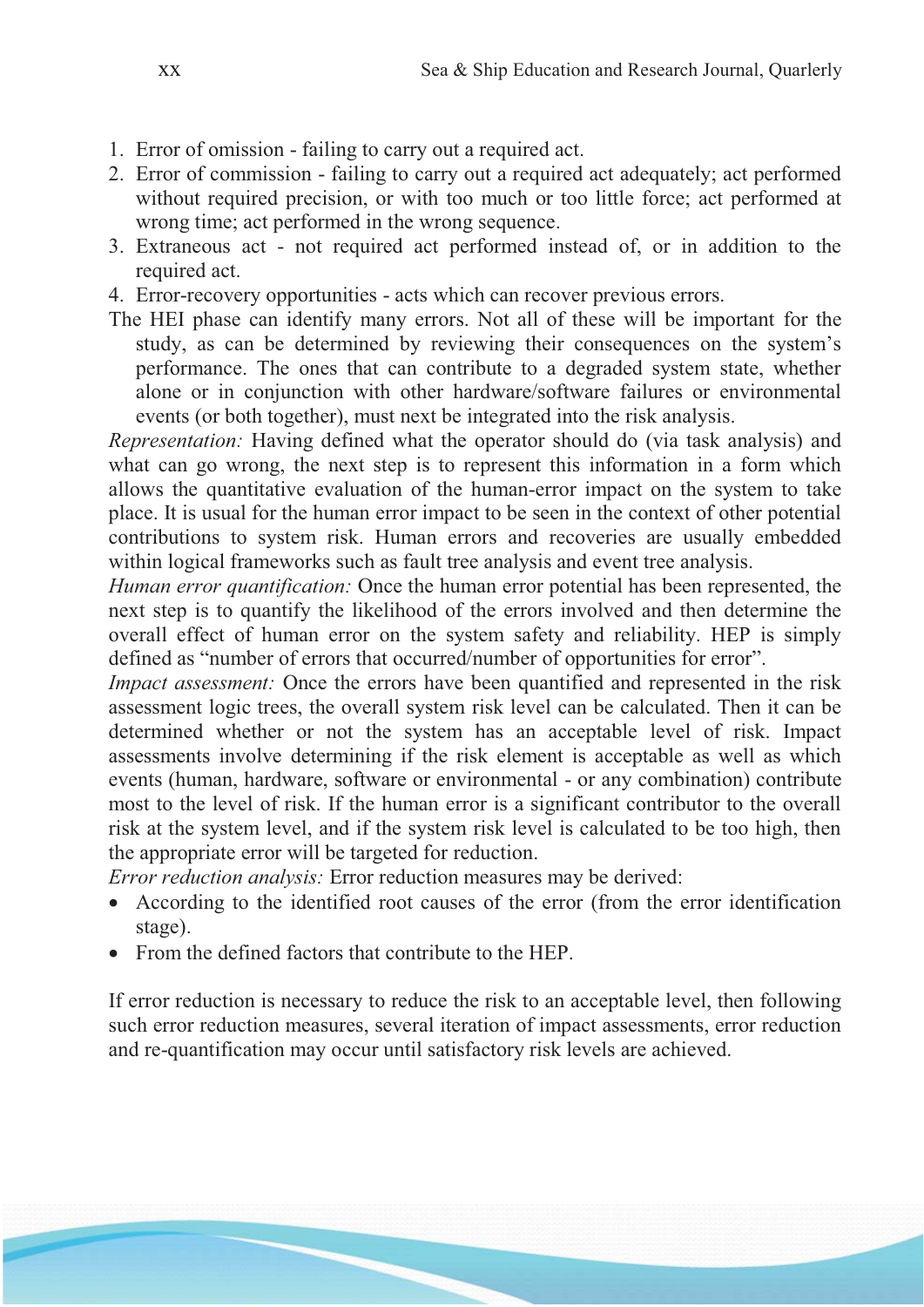### **1.3 Human Error Probability**

The analysis of many accidents has led to the appreciation that multiple equipment failures and process deviations combined with faulty human decisions and actions are often involved. Safety assessments, therefore, are not complete unless the interactions between equipment failures and human actions are considered. Since human behaviour is complex, and does not lend itself immediately to relatively straightforward reliability models, it is suggested that the following classifications of human interactions (that typically group all activities) need to be considered (Mahn et al. (1995)):

- Pre-initiator human interactions involving maintenance, testing, calibration, planning, etc.
- Initiators of accidents that involve operator awareness of potential accident initiators caused by errors in tests, or reconfiguration conditions involving control systems, protective logic, computer controlled functions and manual control.
- Post initiator interactions that involve procedure specified actions and recovery actions developed from training and experience.

These classifications of human interactions can be related to a simple error classification system consisting of three categories: (1) slips, (2) non-response, and (3) mistakes. This classification scheme can then be used to qualitatively incorporate human errors in accident scenarios. Table 1.1 provides generic human error probabilities for use in accident scenario assessment (Department of Energy (1996)).

The development of a generic set of human error probabilities is extremely difficult since there is a strong correlation on the actual person performing the task, the complexity of the task, the time required for task completion, and the training level of the person performing the task. Additionally, a worker may perform any specific task differently depending on the level of alertness due to fatigue or other factors.

A relatively simple model has been developed by Rasmussen to quantify human error rates based on the level of training (Rasmussen (1979, 1981)). This model divides the behaviour into three basic categories: skill-based, rule-based, and knowledge-based behaviours.

#### **1.3.1 Skill-Based**

Skill-based behaviours depend mostly on the operator's practice in performing the task. In short the operator can perform the task without ambiguity. A simplistic view is that skill-based errors are slips or lapses. These errors tend to be related to highly routine activities in familiar circumstances: omissions, repetitions, reversals, interference errors and double-capture slips. An example is incorrect use of foot pedal controls of fork-lift trucks. Some fork-lift trucks operate with three pedals (as a car), others have two pedals, reverse and forward. Removing a foot from either accelerator brings the vehicle to a halt. A common error is for the driver to press the backward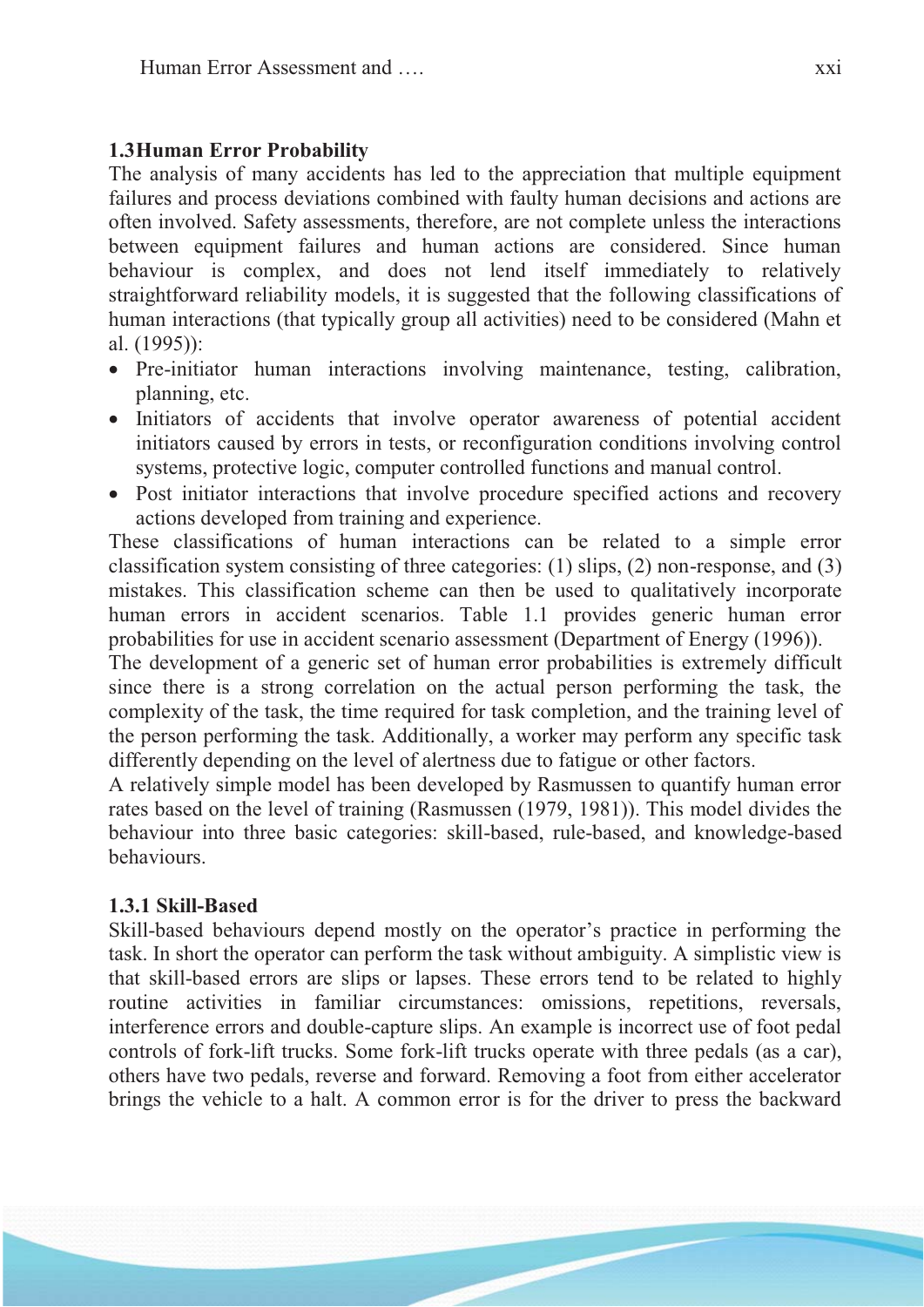accelerator in the belief (wrongly) that it is a brake pedal. Examples of slips and lapses include:

- Failing to disengage the gears before starting the engine (omission).
- Turning the ignition key to start the engine, when the engine is already running (repetition).
- Pressing the brake instead of the accelerator (reversal).

# **1.3.2 Rule-Based**

Rule-based behaviour is at work when the operator does not have the same level of practice at performing the required task, but has a clear knowledge of the procedures. There may be some hesitation in recalling any procedure, the procedure may not be carried out in the proper sequence, or any step may not be performed precisely.

Rule-based errors are concerned with the misapplication or inappropriate use of problem solving rules. Individuals have a complex array of specific and general rules that they use to deal with everyday problems. Rules are of the type  $if$   $\leq$  event $\geq$  then <action>. Some simplistic examples relating to the operation of vehicles are:

- *if*  $\leq$  machine blockage>*then*  $\leq$  disengage power, switch off engine and investigate>
- *if* <pallet insecure>*then* <re-secure>
- *if* <towing a trailer on slopes>*then* <connect trailer brakes>
- Sometimes the operator's rules are incomplete:
- *if* <emergency>*then* <apply handbrake, switch off engine, and dismount>

This is a perfectly good rule under most circumstances. However, with accidents involving contact with high voltage overhead lines, remaining in the cab provides protection against electrocution (principle of the Faraday Cage). A better additional rule would be:

• *if* <emergency involving electricity>*then* <stay in cab until supply isolated>. The role of training in providing individuals with a set of safe rules is crucial.

# **1.3.3 Knowledge-Based**

Knowledge-based action would include situations where the operator needs to contemplate the situation, interpret information or make a difficult decision. Also included in this grouping would be cases where a procedure is not well spelled out. In these cases the person performing the task must consider the actions to be taken and not act according to specific training.

Knowledge-based errors are concerned with performance in novel or new situations. Actions have to be planned "on-line" and the process is intellectually demanding. The problem solver will only resort to this type of activity when he has run out of rulebased solutions. An example of knowledge-based performance is that of first learning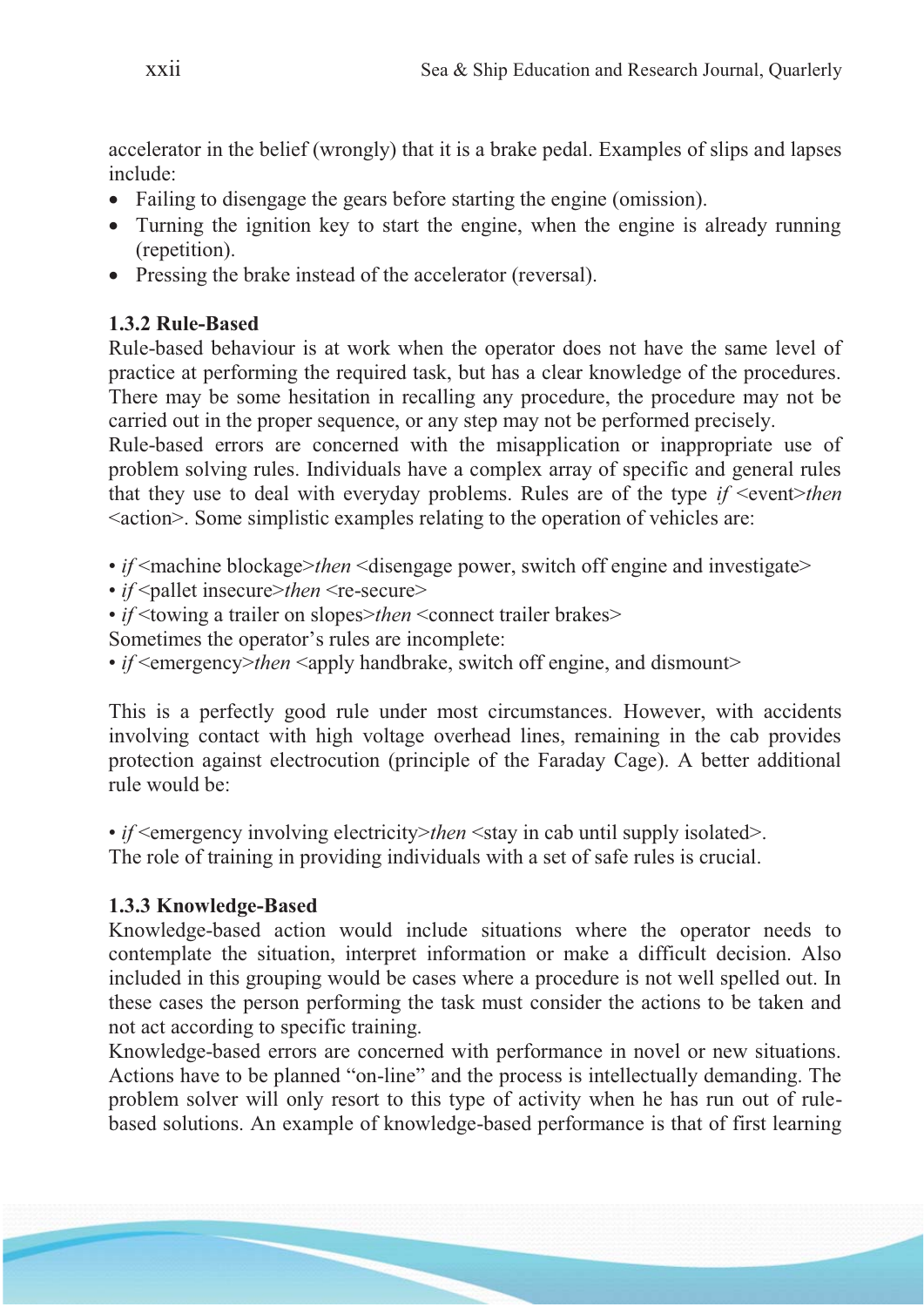to operate a piece of machinery. The hydraulic controls of a winch provide a good example. Experimentation will help the operator to build a mental model of how the controls can be co-ordinated to achieve the desired movements. Eventually, the operator will adopt a set of rules derived from that mental model. With practice, the task will become skill-based. Training offers the opportunity to miss out the experimentation phase by guiding the trainee to a correct model of situations, based on the experiences of others.

Rasmussen provided per demand ranges and point estimates for these different categories (Rasmussen (1982)). These values are presented in Table 1.2. Swain and Guttmann suggested for screening purposes, the values of 0.05 and 1 are used for the rule-based and knowledge-based actions, respectively (Swain and Guttmann (1983)). However a value of 1 means 100% error rate for the knowledge-based action, a value that would appear to be unrealistically high.

One problem with the Rasmussen data is that it requires subjective analysis of the operator's training and capabilities. A set of human error rates was developed by Hunns for more specific tasks, not relying as much on the operator's capabilities and knowledge (Hunns (1982)). These data are presented in Table 1.3 and were based on extrapolation from human error rate databases. These data are similar to the rates of Rasmussen in Table 1.2 but provide some actual examples and do not require as much subjective analysis as the Rasmussen data.

The human error rates for some specific tasks have been provided by Dhillon and are presented in Table 1.4 (Dhillon (1986)). Dhillon points out that there are six basic categories of error sources that can eventually lead to an accident condition:

- 1. Operating errors
- 2. Assembly errors
- 3. Design errors
- 4. Inspection errors
- 5. Installation errors
- 6. Maintenance errors

Operating errors can be the result of:

- 1. Lack of proper procedures.
- 2. Task complexity and overload (of operator) conditions.
- 3. Poor personnel selection and training.
- 4. Operator carelessness and lack of interest.
- 5. Poor environmental conditions.
- 6. Departure from following correct operating procedures.

### **1.4 Analytical Hierarchy Processing**

Analytical Hierarchy Processing (AHP) is a powerful and flexible decision making process to help set priorities and make the best decision when both qualitative and quantitative aspects of a decision need to be considered. By reducing complex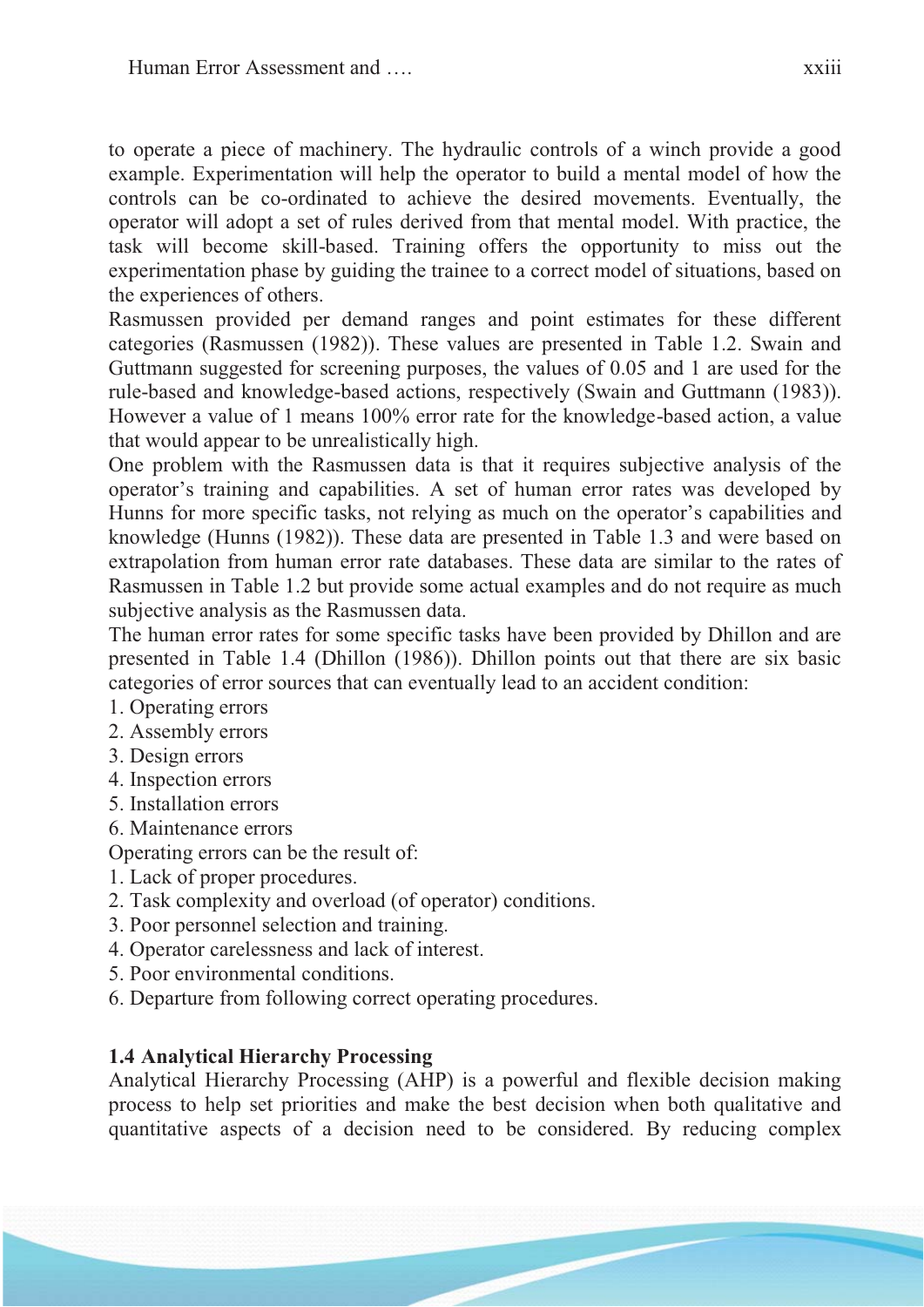decisions to a series of one-on-one comparisons, then synthesising the results, AHP not only helps decision-makers arrive at the best decision, but also provides a clear rationale that it is the best. Designed to reflect the way people actually think, AHP was developed more than 20 years ago by Dr. Thomas Saaty (Saaty (1980)), and continues to be the most highly regarded and widely used decision-making theory.

AHP is especially suitable for complex decisions, which involve the comparison of decision elements that are difficult to quantify. It is based on the assumption that when faced with a complex decision the natural human reaction is to cluster the decision elements according to their common characteristics. It involves building a hierarchy (ranking) of decision elements and then making comparisons between each possible pair in each cluster (as a matrix). This gives a weighting for each element within a cluster (or level of the hierarchy).

The AHP engages decision-makers in breaking down a decision into smaller parts, proceeding from the goal to criteria to sub-criteria down to the alternative courses of action. Decision-makers then make simple pair-wise comparison judgements throughout the hierarchy to arrive at overall priorities for the alternatives.

The literature survey on AHP indicates that the method has been effective to a wide range of applications. These include agricultural applications (Alho and Kangas (1997), Braunschweig (2000)), industrial engineering applications (Alidi (1996), Bhattarai and Fujiwara (1997)) and financial applications (Hachadorian (1987), Gerrits et al. (1994)). The application of AHP theory to ascertain business and financial risk has been relatively popular in the past (Jensen (1987a, b), Nezhad (1988), Simkin et al. (1990)). It has also found its place in risk and safety assessment of engineering systems (Shields and Silcock (1986), Saaty (1987), Hamalainen and Karjalainen (1989), Shields et al. (1990), Hamalainen and Karjalainen (1992), Frank (1995).

### **1.4.1 Principles and Background of AHP**

When considering a group of activities (factors) for evaluation, the main objectives of this group are (Saaty (1990)):

1. To provide judgement on the relative importance of these activities.

2. To ensure that the judgements are quantified to an extent which also permits a quantitative interpretation of the judgement among these activities (factors).

The quantified judgements on pairs of activities *Ci* and *Cj*are represented by an *n*-by-*n* matrix.

$$
A = (a_{ij}) where i, j = 1, 2, ..., n.
$$
 (1.1)

The entries  $a_{ij}$  are defined by the following entry rules:

*Rule 1.* If  $a_{ii} = \alpha$ , then  $a_{ii} = 1/\alpha$ ,  $\alpha \neq 0$ .

*Rule 2.* If *C<sub>i</sub>*is judged to be of equal relative importance as *C<sub>j</sub>*, then  $a_{ij} = a_{ji} = 1$ . Obviously  $a_{ii}$  = 1 for all *i*. Thus the matrix A has the following form: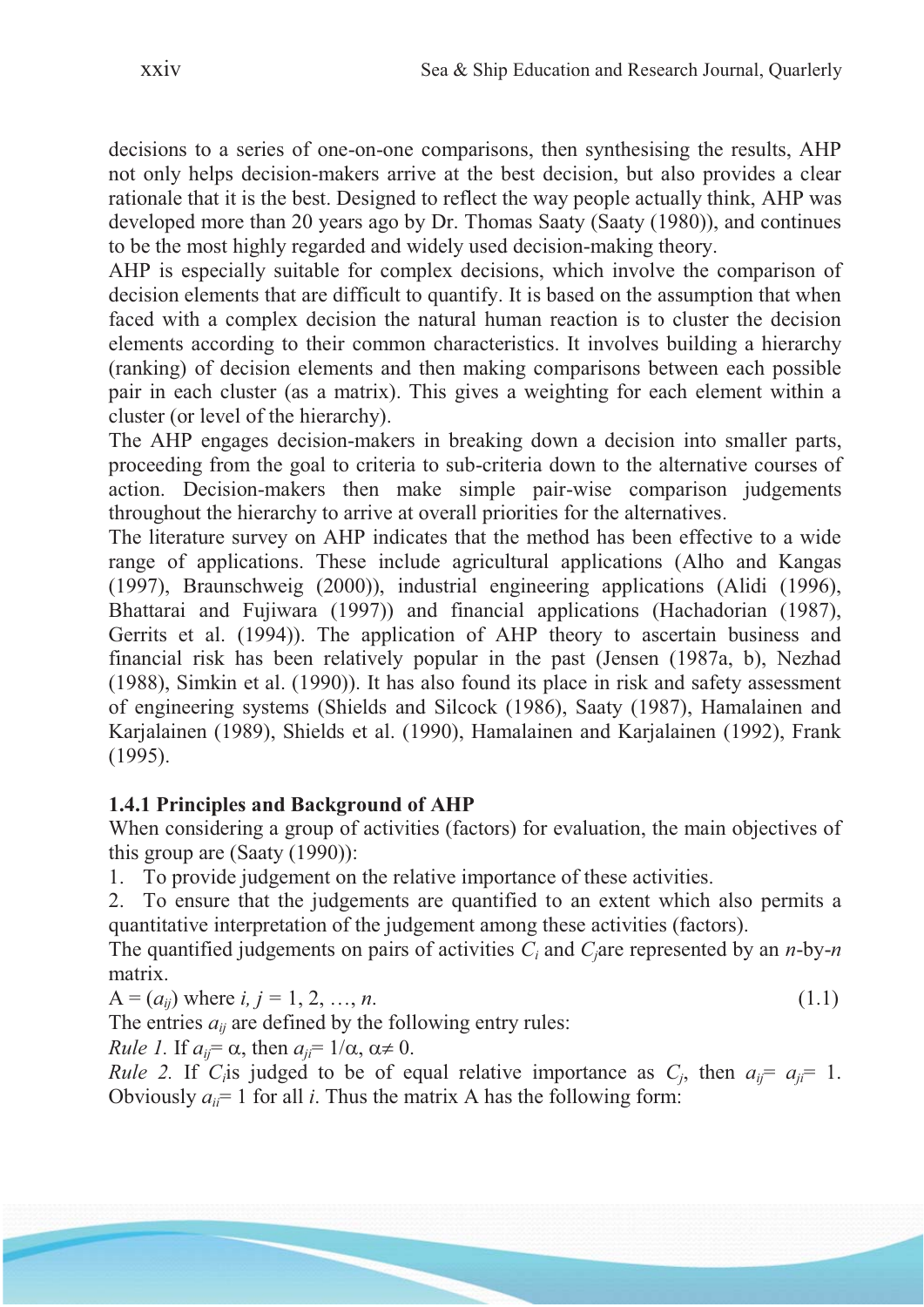(1.2) 
$$
A = \begin{bmatrix} 1 & a_{12} & \dots & a_{1n} \\ 1/a_{12} & 1 & \dots & a_{2n} \\ \vdots & \vdots & \ddots & \vdots \\ 1/a_{1n} & 1/a_{2n} & \dots & 1 \end{bmatrix}
$$

where each  $a_{ij}$  is the relative importance of activity *i* to activity *j*. Having recorded the quantified judgements of comparisons on pair  $(C_i, C_j)$  as numerical entry  $a_{ij}$  in the matrix *A*, what is left is to assign to the *n* contingencies  $C_1$ ,  $C_2$ ,  $C_3$ , ...,  $C_n$  a set of numerical weights  $w_1$ ,  $w_2$ ,  $w_3$ , ...,  $w_n$  that should reflect the recorded judgements. The eigenvector of the comparison matrix provides the priority ordering (weight), and the eigenvalue is a measure of consistency. To find the priority vector or the weight of each factor included in the priority ranking analysis, the eigenvector corresponding to the maximum eigenvalue is to be determined from matrix analysis. One of the approximation methods to get the weight of each factor in the pair-wise comparison process is described below.

#### **1.4.2 Weight Vector Calculation**

In mathematical terms, the principal eigenvector is computed, and when normalised becomes the vector of priorities (weights). To reduce the excessive computing time needed to solve the problem exactly, and due to the results of complex numbers, a good estimate of that vector can be obtained by dividing the elements of each column in the comparison matrix by the sum of that column (i.e. normalise the column). The elements in each resulting row are added and the sum is divided by the number of the elements in the row. This is a process of averaging over the normalised columns. Mathematically, the equation for calculating  $w_l$  is shown below:

$$
(1.3) w_1 = \frac{1}{n} \left[ \left( \frac{a_{11}}{\sum_{i=1}^n a_{i1}} \right) + \left( \frac{a_{12}}{\sum_{i=1}^n a_{i2}} \right) + \dots + \left( \frac{a_{1n}}{\sum_{i=1}^n a_{in}} \right) \right]
$$

In general, weights  $w_1, w_2, w_3, ..., w_n$  can be calculated using the following equation:

$$
(1.4) w_k = \frac{1}{n} \sum_{j=1}^n \left( \frac{a_{kj}}{\sum_{i=1}^n a_{ij}} \right) (k = 1, \dots, n)
$$

where  $a_{ij}$  is the entry of row *i* and column *j* in a comparison matrix of order *n*.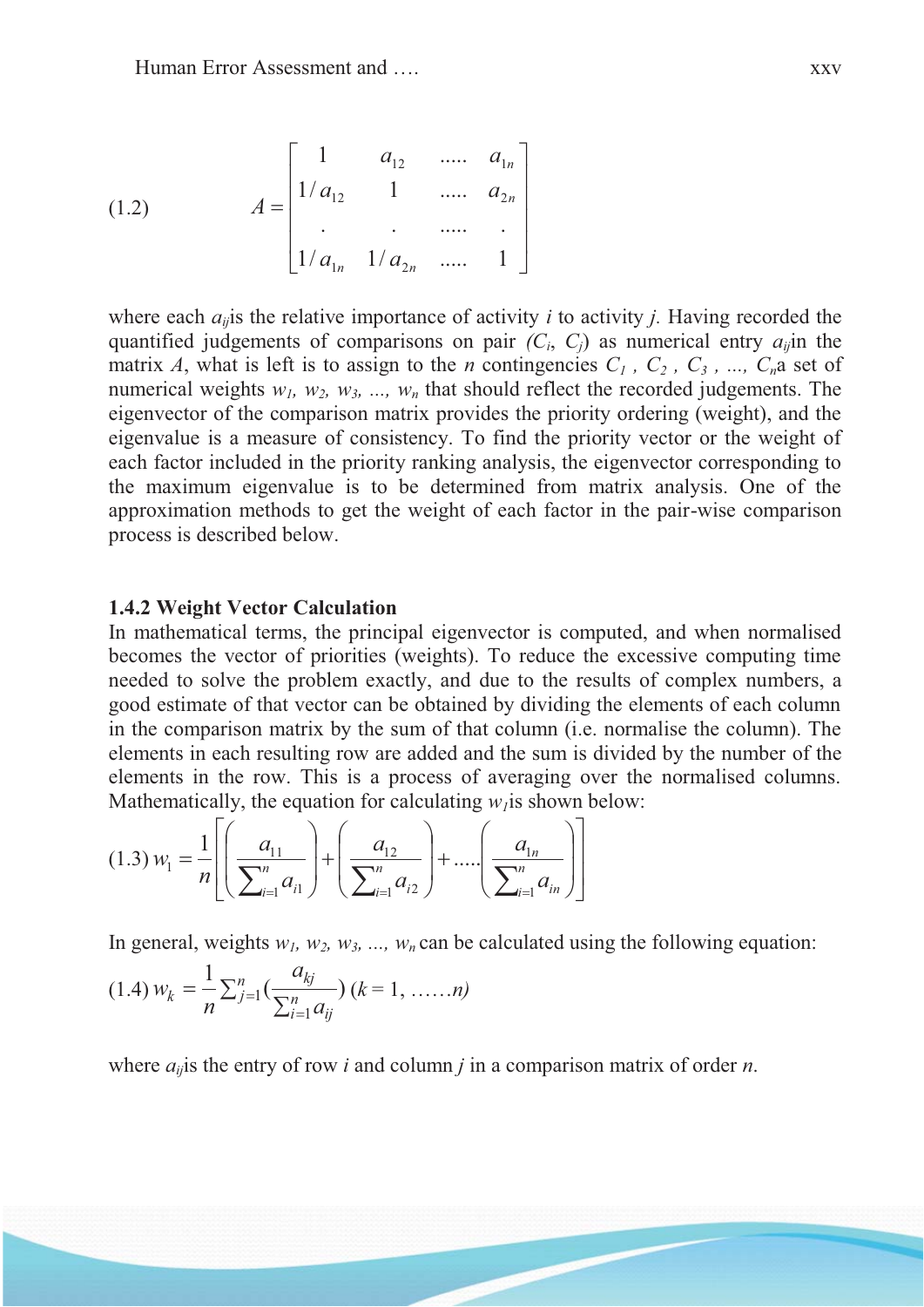### **1.4.3 Risk and AHP**

Risks are by nature subjective, therefore, the AHP method may be suited for risk assessment in many situations. This technique allows subjective and objective factors to be considered in risk analysis and also provides a flexible and easily understood way to annualise subjective risk factors. The elements in each level are compared pairwise with respect to their importance in making the decision under consideration. The verbal scale used in AHP enables the decision-maker to incorporate subjectivity, experience and knowledge in an intuitive and natural way.

After the comparison matrices have been created, the process moves on to the phase in which relative weights are derived for the various elements. The relative weights of the elements of each level with respect to an element in the adjacent upper level are computed as the components of the normalised eigenvector associated with the largest eigenvalue of their comparison matrix. The composite weights of the decision alternatives are then determined by aggregating the weights through the hierarchy. This is done by following a path from the top of the hierarchy to each alternative at the lowest level, and multiplying the weights along each segment of the path. The outcome of this aggregation is a normalised vector of the overall weights of the options. The mathematical basis for determining the weights has been established by Saaty (Saaty (1980)).

### **1.4.4 AHP for Human Error Assessment and Decision Making for Ship Operations**

Several methods to quantify human error probability have been reviewed in Section 1.2. These methods suffer from the difficulty associated with any attempt to construct quantitative, predictive models of human behaviour. The qualitative methods on the other hand, require multi-disciplinary teams to carry out an analysis and this is regarded as being resource intensive. The more recent HRA methods have included cognitive aspects of decision making and the "time" dimension. However, it has not yet captured the fundamental nature of the interaction between actions and machine responses (Cacciabue et al. (1993)). These interactions lie in the mutual dynamic influence of the operator, the plant and the interfaces.

The use of AHP to evaluate human error on ship operations does not ignore small events or operations that are normally rationalised and eliminated as being not important in traditional methods. A chain of these small rationalisations results in a larger problem later. The AHP method looks at every event/operation and ranks them against each other to determine the importance of each event/operation over the other (without eliminating them from the analysis).

The use of the AHP method enables the solutions for each possible human error identified, to be integrated within the analysis. This is unlike the methods reviewed in Section 1.2, where the solutions to reduce the risk levels (posed by human errors) are evaluated in the first instance, and then a re-iteration of the whole analysis is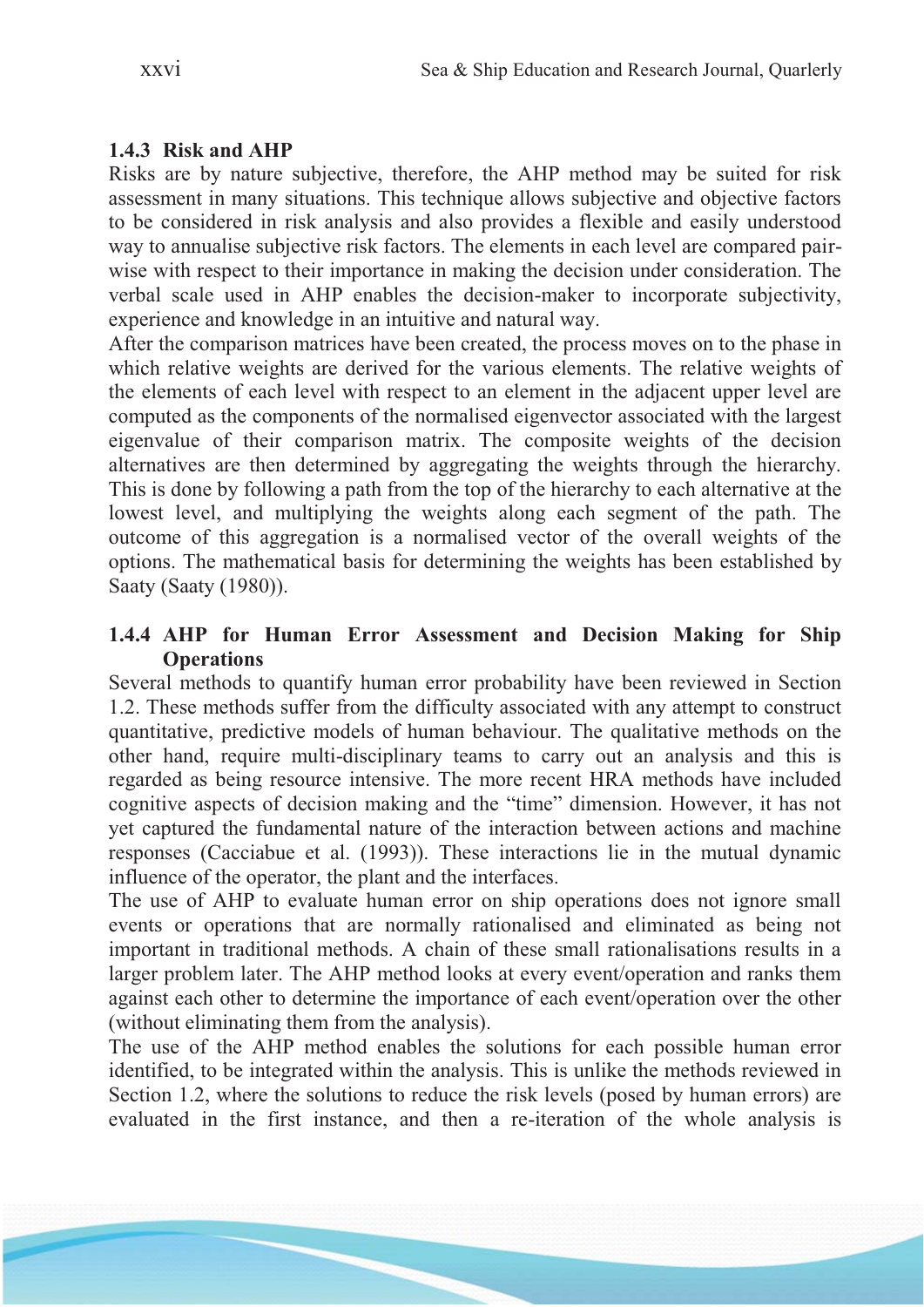performed (assuming the implementation of the solution) to confirm the risk reduction. An approach using the AHP method for human error assessment and decision making applied to ship operations is presented in Section 1.5.

### **1.5 Application of AHP to Vessel Operations**

The flowchart in Figure 1.1 illustrates the steps involved in carrying out the application of AHP to vessel operations (Pillay (2001), Pillay and Wang (2001)). This approach can be executed in the following seven distinct steps:

- 1. Describe system The system or operation under consideration is described in detail, highlighting all the equipment within the system that will be operated to achieve the desired objective of the defined operation.
- 2. Identify tasks to be carried out Identify all tasks that are to be carried out to achieve the objective of the operation and present these tasks in the order that they should be carried out. This information can be represented by means of a flowchart. The order by which the tasks are carried out should reflect the normal safe working procedure of the system. To enable effective use of this information in the AHP phase, all tasks are annotated according to the equipment that are operated.
- 3. Determine operator behaviour For each of the tasks identified in Step 2, determine the required operator's behaviours. Three types of behaviours are considered namely, skill-based, rule-based or knowledge-based behaviour. These behaviours are discussed in Sections 1.3.
- 4. Determine the probability of occurrence Using a generic database, determine the probability that a human error might occur while carrying out the task specified in Step 2. Use the information developed in Step 3 to assign the probability of occurrence of the human error.
- 5. Determine the severity of occurrence The severity of a human error should take into account the consequences of the error on the system, operation, environment and operator. This can be quantified in monetary terms or downtime.
- 6. Determine Risk Control Options (RCOs) Considering the system/operation under study, determine several options that could address the risks estimated (associated with each task defined in Step 2).
- 7. AHP analysis Using the data gathered in Steps 2, 4, 5 and 6, carry out the AHP analysis to determine the most favourable RCO. This RCO will address all the risks associated with tasks where human errors could manifest.
- Step 7 (AHP analysis) involves 4 distinct steps, which are described below:
- (a) Set-up Decision making criteria are generated, often by brainstorming or past experience. Hierarchical relationships are drawn between the criteria and are then represented in a matrix form.
- (b)Weighting The matrices are filled with the criteria comparisons. The comparisons allow calculation of the criteria-weighting vector.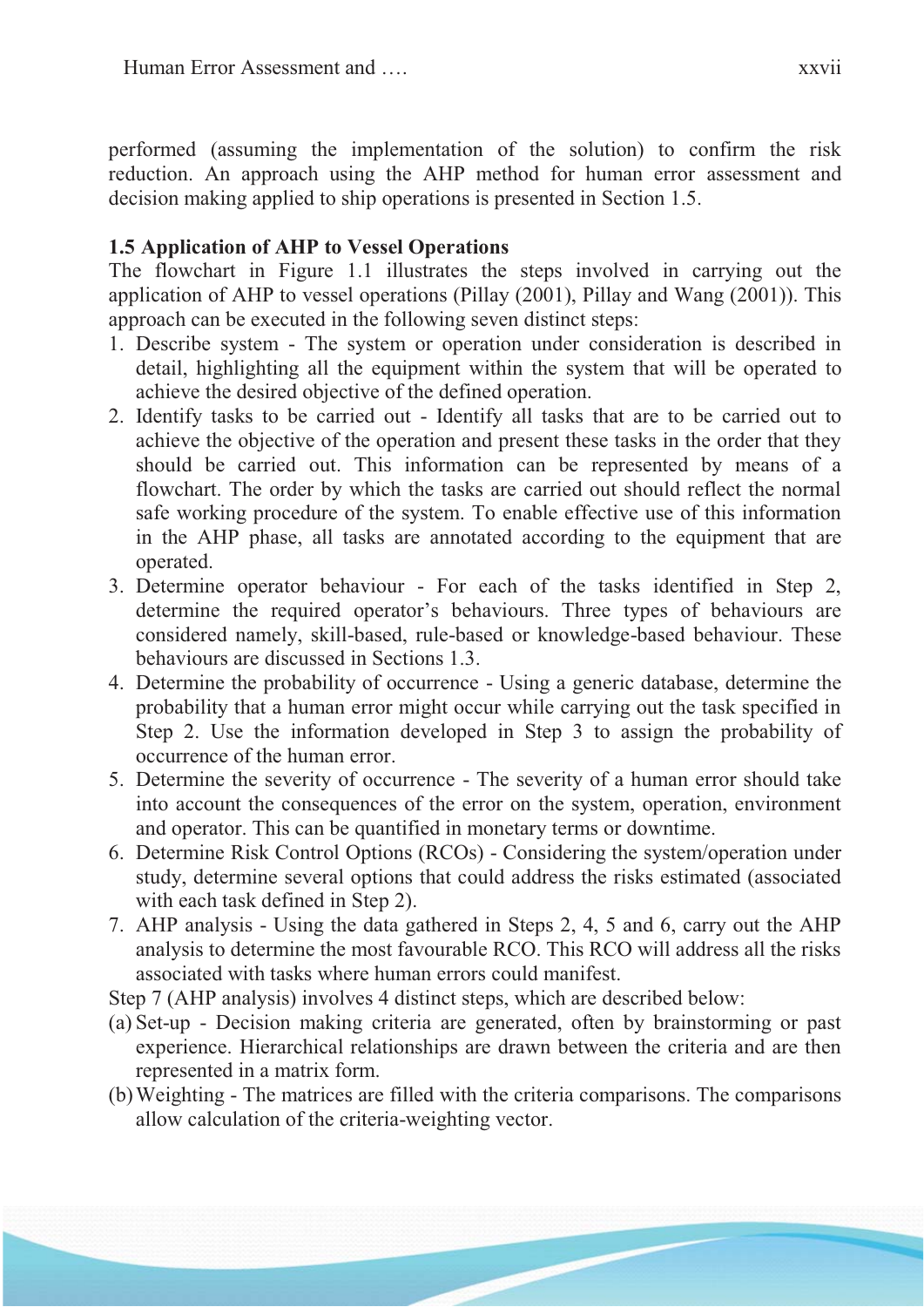- (c) Ranking The different RCOs are ranked on their ability to satisfy the various criteria.
- (d)Evaluation The final solution ratings are then calculated using the ratings determined in step (c) and the weighting vector calculated in step (b).

The first task is to decide on the problem statement. This statement becomes the goal of the hierarchy (Level One) and will be broken down into nested levels (Level Two). Level Two will comprise the different elements needed to be considered to achieve the goal set in the problem statement. The elements in Level Two are further broken-down to represent the various constituents that make up or belong to each specific element. The hierarchical structure is assumed to exist inherently in the problem considered and can be identified.

The hierarchy records the flow of detail from the problem statement (Goal) to broad issues (Level Two) and more specific levels (Level Three). While the concerns on a particular level are not equally important, they should be on the same order of magnitude. This feature in AHP allows decisions to be made involving different orders of magnitude criteria, by placing each criterion in its proper matrix in the objective hierarchy. Figure 1.2 shows an example of the hierarchy represented diagrammatically.

Once the hierarchy has been completed, matrices are constructed with the criteria labels on each axis. There will be one Level Two matrix and a number of associated matrices for the sub-elements of each element. For example, Figure 1.2 will have one Level Two matrix and three Level Three matrices. These Level Three matrices may be broken down in finer detail where applicable. The two axes of a matrix will contain the names of the elements on the level being considered. For example, the Level Two matrix in Figure 1.2 will have the form shown in Table 1.5. The elements below Level Two would also be represented in a matrix form. Table 1.6 shows an example for Element 1 (constituent *A*) matrix. The complete representation of Element 1 would comprise three matrices (as Element 1 has the constituents *A, B* and *C*).

As the described method does not use historical data (probability of occurrence in terms of hard numbers or severity in terms of number of deaths), the uncertainty in these parameters is captured by representing them in terms of preference/importance against each other. Hence, the analysis is targeted at improving the current situation by identifying the areas that need improving, rather than trying to quantify the occurrence likelihood/severity of an undesired event.

Upon generating the matrices for all the elements, it must now be filled with the comparisons of the relative importance of the elements on the two axes. The comparisons are used to calculate the weighting vector that will give the relative importance of all the elements. The entire weighting vector is calculated from comparisons made between just two elements at a time. Table 1.7 shows the scale (1 to 9) proposed by (Saaty (1980)) for indicating the relative importance between the elements.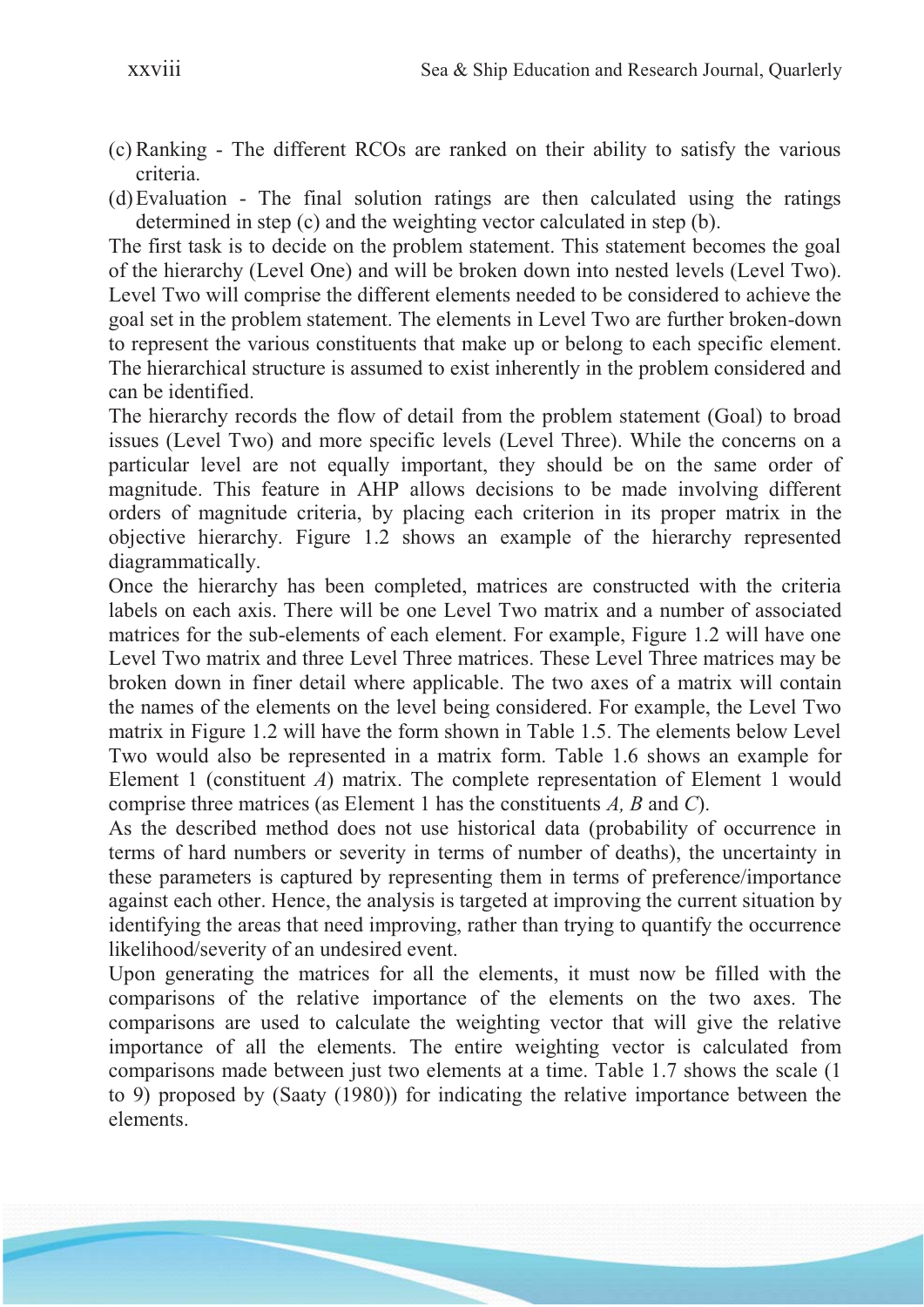Considering the example of the Level Two matrix in Table 1.5, and assuming that Element 1 is weakly more important than Element 2 and strongly more important than Element 3. Then, the matrix in Table 1.5 may be represented as seen in the matrix below:

$$
Level \, Two = \begin{bmatrix} 1 & 3 & 7 \\ 1/3 & 1 & 7/3 \\ 1/7 & 3/7 & 1 \end{bmatrix}
$$

In the matrix, Element 1 is of equal importance with respect to itself, so 1 is placed in the upper left-hand corner. A consistent matrix formulation allows the remainder of the matrix to be completed given the information in the top row. Since the relationship is known between Element 1 and Element 2, and Element 1 and Element 3, the relationship between Element 2 and Element 3 can be determined. In this case the matrix entry for Element 2 versus Element 3 would contain 7/3.

The weighting vector is then determined to give the percentage of the total weight applied to each element. The first column in the Level Two matrix, (1, 1/3, 1/7) is normalised so that the sum of the entries is 1.0. The weighting of Element 1 will be given as  $1/(1+1/3+1/7) = 0.677$  or 67.7%. Similarly Elements 2 and 3 can be calculated to be 22.6% and 9.78%. The normalised weighting vector for Elements 1, 2 and 3 is  $[0.667 \, 0.226 \, 0.097]$ <sup>T</sup>. The sum of all three weightings is equal to 100%.

The comparison process is repeated for all the matrices to be used in the analysis. The weighting vectors of the lower matrices will be normalised so that their total weight will equal that of the previous level (Level Two). For example, for Element 1, subelements  $A_1$ ,  $A_2$ ,  $A_3$ ,  $B_1$ ,  $B_2$ ,  $C_1$ ,  $C_2$  and  $C_3$  will be given a total weight of 67.7%. All sub-elements are analysed in the same fashion to the lowest level possible and the results are normalised to reflect the weight of each sub-element in the hierarchy.

The next step is to generate the possible solutions to achieve the problem statement/goal. Each solution is compared against each of the lowest level subelements. The possible solutions are assumed to reduce the likelihood of human error occurring and/or the possible consequences. The evaluation represents the "effectiveness" of the solution in controlling the risks. These evaluations (of the solutions) are recorded with a user defined numerical scale, as appropriate for the subelements. For any given element, a normalised score is determined for each solution by taking the assigned score (which may have units) and dividing it by the sum of the assigned scores across all of the solutions. This fraction is then multiplied by the weighting coefficient for the element. This will give a normalised score for each solution based on the element considered. These normalised results are then summed for the different elements in the matrix, to arrive at a final rating for each solution. The result of this series of operations is a weighted rating for each solution. The highest rated solution will best meet the problem statement (goal).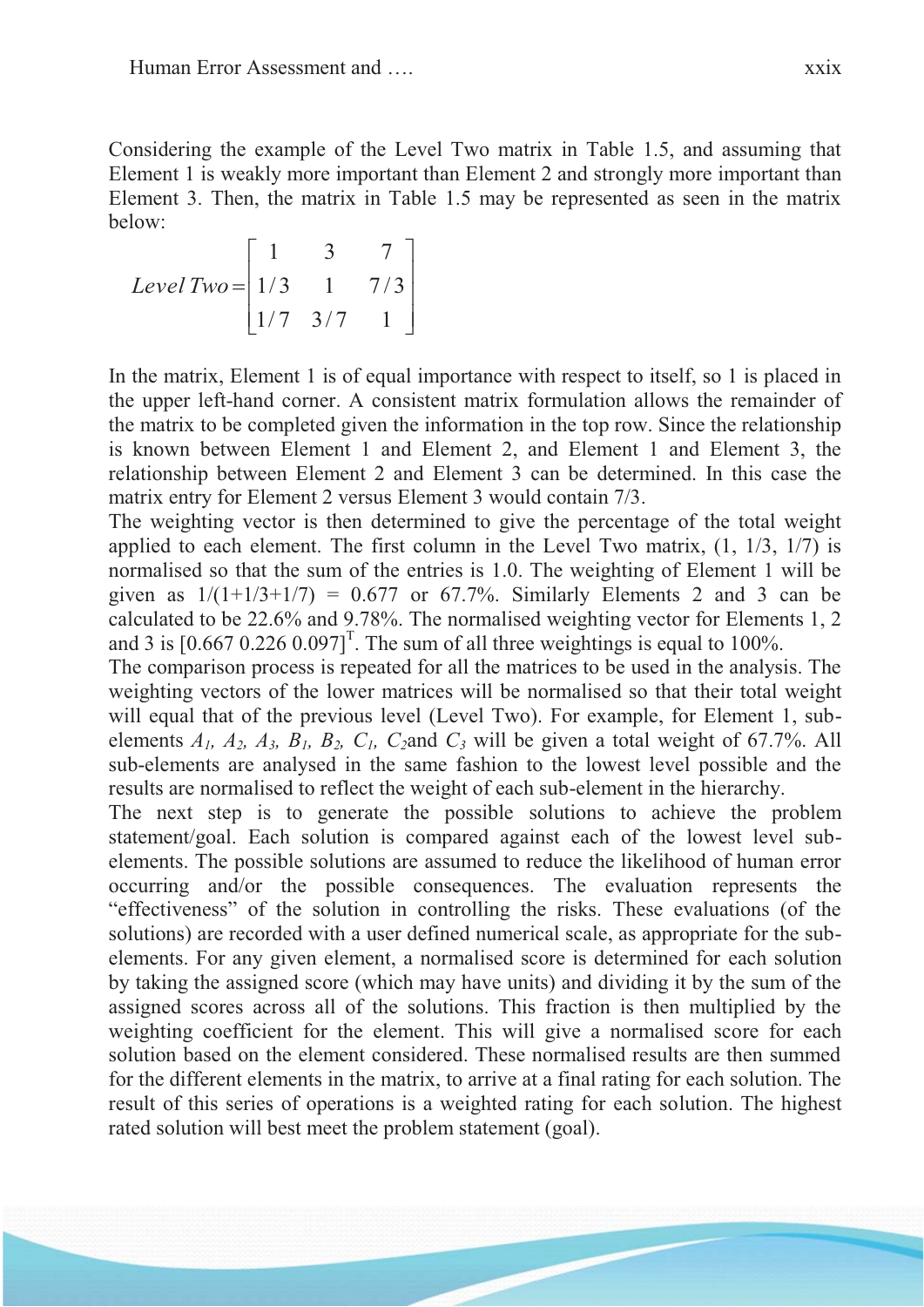#### **1.8 References (Chapter 9)**

- Alho J.M. and Kangas J., (1997) "Analysing Uncertainties in Experts' Opinions of Forest Plan Performance", Forest Science, Vol. 43, No. 4, pp. 521-528.
- Alidi A.S., (1996) "Use of the Analytic Hierarchy Process to Measure the Initial Viability of Industrial Projects", International Journal of Project Management, Vol. 14, No. 4, pp. 205-208.
- Bhattarai S. and Fujiwara O., (1997) "Evaluation of Appropriate Scale of Hydropower Development for Nepal: An Analytic Hierarchy Process Approach", Proceeding of International Conference on Large Scale Water Resources Development in Developing Countries: New Dimensions of Problems and Prospects, October 20- 24, Kathmandu, Nepal.
- Braunschweig T., (2000) "Priority Setting in Agricultural Biotechnology Research: Supporting Public Decisions in Developing Countries with the Analytic Hierarchy Process", ISNAR Research Report No. 16, The Hague: International Service for National Agricultural Research.
- Cacciabue P.C., Carpignano A. and Vivalda C., (1993) "A Dynamic Reliability Technique for Error Assessment in Man-Machine Systems", International Journal of Man-Machine Studies, Vol.38, pp. 403-428.
- CCPS, (1994) "Guidelines for Preventing Human Error in Process Safety", American Institute of Chemical Engineers, Centre for Chemical Process Safety, New York.
- Davoudian K., Wu J.S. and Apostolakis G., (1994) "The Work Process Analysis Model (WPAM)", Reliability Engineering & System Safety, Vol. 45, pp. 107-125.
- Department of Energy, (1996) "Hazard and Barrier Analysis Guidance Document", EH-33, Office of Operating Experience and Feedback, Rev.0, November, USA.
- Dhillon B.S., (1986) "Human Reliability with Human Factors", Pergamon Press Inc., New York.
- Dougherty E.M. and Fragola J.R., (1988) "Human Reliability Analysis: a Systems Engineering Approach with Nuclear Power Plant Applications", John Wiley & Sons Inc., Chichester, United Kingdom.
- Frank M.V., (1995) "Choosing among Safety Improvement Strategies: a Discussion with Example of Risk Assessment and Multi-Criteria Decision Approaches for NASA", Reliability Engineering & Systems Safety, Vol. 49, No. 3, pp. 311-324.
- Fullwood R.R. and Hall R.E., (1988) "Probabilistic Risk Assessment in the Nuclear Power Industry", 1st Ed., Pergamon Press.
- Gerrits M., Ridgley M.A. and Rijsberman F.R., (1994) "Risk Prioritisation and Site Selection for Sanitation in a Rhine Estuary", Third International Symposium on the Analytic Hierarchy Process, July 11-13, Washington DC, USA.
- Gertman D.I. and Blackman H.S., (1994) "Human Reliability and Safety Analysis Data Handbook", 1st Ed. John Wiley & Sons Inc., New York, USA.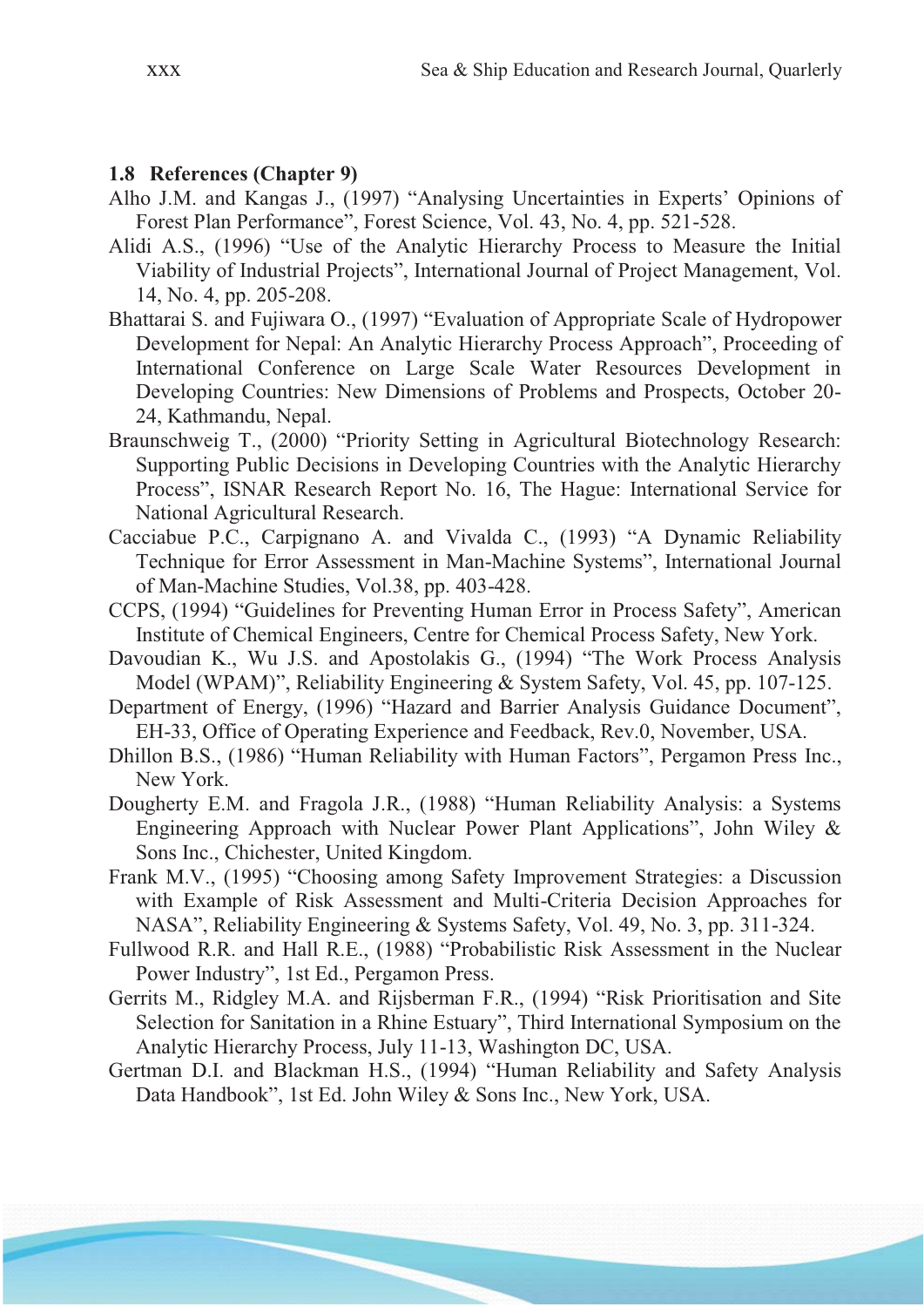- Gertman D.I., Blackman H.S., Haney L.N., Seidler K.S. and Hahn H.A., (1992) "INTENT: A Method for Estimating Human Error Probabilities for Decision Based Errors", Reliability Engineering & System Safety, Vol. 35, pp. 127-136.
- Hachadorian G.E., (1987) "Hierarchical Determination of the Risk of Forced Divestment to Foreign Owned Enterprises in LDC's", Mathematical Modelling Vol. 8, pp. 163-166.
- Hamalainen R.P. and Karjalainen R., (1992) "Decision Support for Risk Analysis in Energy Policy", European Journal of Operational Research, Vol. 56, No. 2, pp. 172-183.
- Hamalainen R.P. and Karjalainen R., (1989) "Structuring the Risks of Energy Production", Proc. of the International Conference on Multicriteria Decision-Making, December 6-8, Bangkok, Thailand, pp. 677-689.
- Hollnagel E., (1993) "The Phenotype of Erroneous Actions", International Journal of Man-Machine Studies, Vol.39, pp. 1-32.
- Hunns D.M., (1982) "Discussions around a Human Factors Data-Base, an Interim Solution: the Method of Paired Comparisons, Section 1.6.3 of High Risk Safety Technology, A. E. Green, J. Wiley and Sons, Ltd., Chichester, United Kingdom.
- ILU, (1996) "Extract from Database 1989-1996", The Institute of London Underwriters, London, United Kingdom.
- IMO, (1997) "Optimum Maritime Safety Demands: a Focus on People", World Maritime Day 1997, International Maritime Organization, London, United Kingdom.
- ITWF, (1999) "Troubled Waters: 1999 CSD Thematic Review (Oceans and Seas)", International Transport Workers Federation, March, ISBN 0-901969-22-2.
- ITSA, (1996) "Serious Ship Accidents Rose in First Quarter of 1996", ITSA Report, International Transport Safety Association, Vol. 2, No. 4.
- Jensen R.E., (1987a) "International Investment Risk Analysis: Extensions for Multinational Corporation Capital Budgeting Models", Mathematical Modelling, Vol. 9, No. 3, pp. 265-284.
- Jensen R.E., (1987b) "A Dynamic Analytic Hierarchy Process Analysis of Capital Budgeting under Stochastic Inflation Rates, Risk Premiums, Liquidity Preferences: Theory", Advances in Financial Planning and Forecasting, Vol. 2, pp. 269-302.
- Johnson C., (1998) "Representing the Impact of Time on Human Error and System Failure", Interacting with Computers, Vol. 11, pp. 53-86.
- Leveson N., (1995) "System Safety and Computers", Addison Wesley, Reading, Massachusetts, USA.
- Mahn J.A., Hannaman G.W. and Kryska P., (1995) "Qualitative Methods for Assessing Risk", SAND95-0320, May, Sandia National Laboratories, Albuquerque, Canada.
- MAIB, (2000) "Safety Digest: Lessons from Marine Accident Reports", Marine Accident Investigation Branch, DETR, 1/2000, United Kingdom.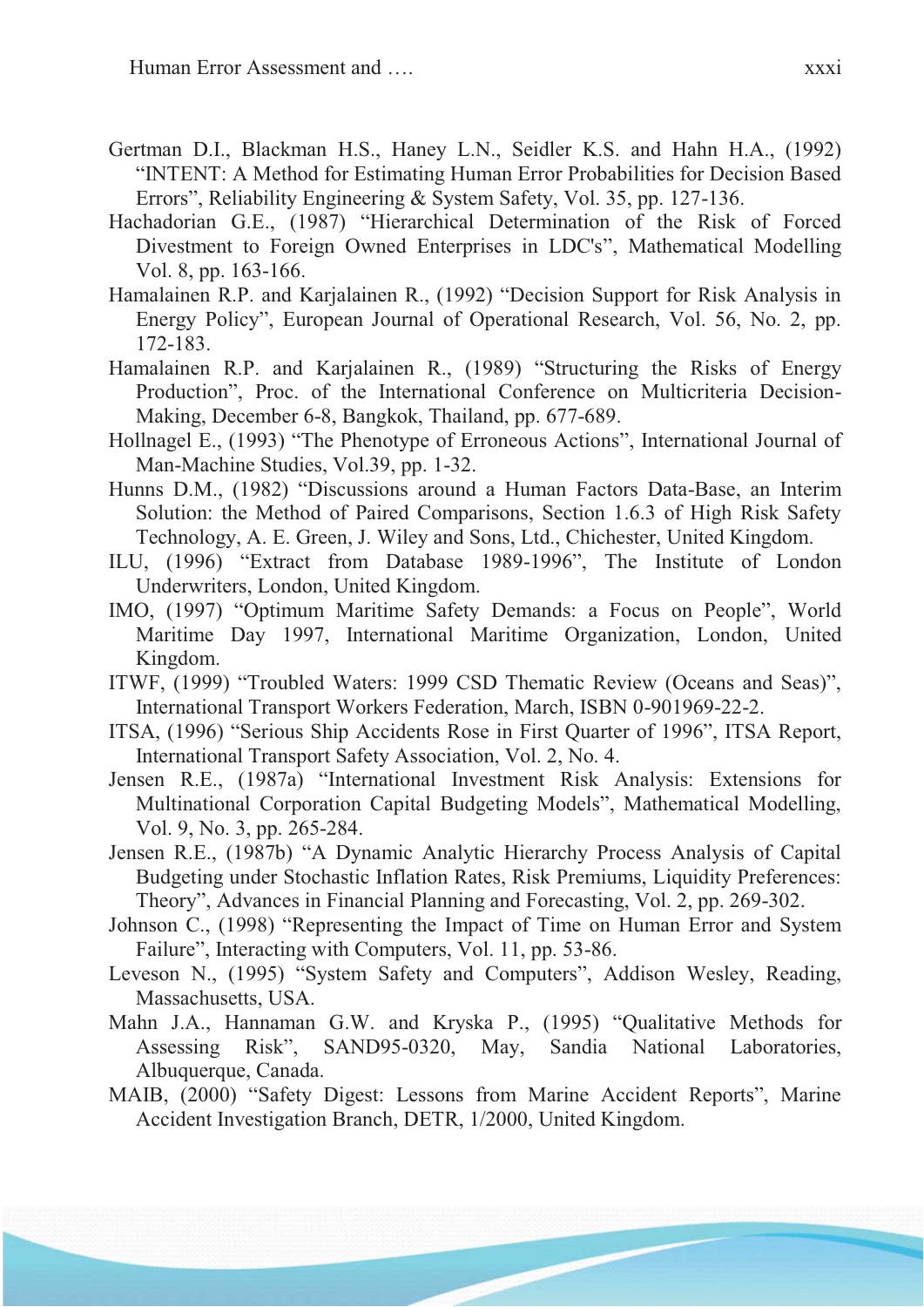- Moieni P., Spurgin A.J. and Singh A., (1994) "Advances in Human Reliability Analysis Methodology. Part I: Frameworks, Models and Data", Reliability Engineering & System Safety, Vol. 44, pp. 27-55.
- Nezhad H.G., (1988) "Risk Assessment for International Investment", Reprints of the International Symposium on The Analytic Hierarchy Process, Sept. 6-9, Tianjin University, Tianjin, China, pp. 371-380.
- Pillay A., (2001) "Formal Safety Assessment of Fishing Vessels", PhD Thesis, School of Engineering, Liverpool John Moores University, UK.
- Pillay A. and Wang J., (2001), "Human Error Modelling in Fishing Vessel Safety Assessment", Proceeding of International Mechanical Engineering Congress and Explosion (ASME Conference), New York, November 11-16.
- Rasmussen J., (1979) "On the Structure of Knowledge a Morphology of Mental Models in a Man Machine Context", RIS-M-2192, RISO National Laboratory, Denmark.
- Rasmussen J., (1981) "Models of Mental Strategies in Process Plant Diagnosis, Human Detection and Diagnosis of Systems Failures", J. Rasmussen and W. B. Rouse (Eds.), Plenum Press, New York, pp. 241-258.
- Rasmussen J., (1982) "Human Errors: a Taxonomy for Describing Human Malfunction in Industrial Installations", Journal of Occupational Accidents, Vol. 4, pp. 311-333.
- Rasmussen J., (1986) "Information Processing and Human-Machine Interaction", Amsterdam Press, North-Holland.
- Reason J., (1990) "Human Error", Cambridge University Press, Cambridge, United Kingdom.
- Saaty T.L., (1980) "The Analytic Hierarchy Process", McGraw Hill Company, New York, USA.
- Saaty T.L., (1987) "Risk Its Priority and Probability: the Analytic Hierarchy Process", Risk Analysis, Vol. 7, No. 2, pp. 159-172.
- Sanders M.S. and McCormick, E.J., (1987) "Human Factors in Engineering Design", 6th Ed, McGraw-Hill, New York, USA.
- Sheen N., (1987) "Formal Investigations into the Sinking of the MV Herald of Free Enterprise", UK Department of Transport, Report of Court 8074, Her Majesty's Stationery Office, United Kingdom.
- Shields T.J. and Silcock G., (1986) "Application of the Hierarchical Approach to Fire Safety", Fire Safety Journal, Vol. 11, No. 3, pp. 235-242.
- Shields T.J., Silcock G.W. and Donegan H.A., (1990) "Towards the Development of a Fire Safety Systems Evaluation for Public Assembly Buildings", Construction Management and Economics, Vol. 8, No. 2, pp. 147-158.
- Simkin M.G., Bagranoff N.A. and Crawford P.J., (1990) "Using a Decision Support System to Manage Exchange Rate Risk", Oklahoma Business Bulletin, Vol. 58, No. 3, pp. 32-35.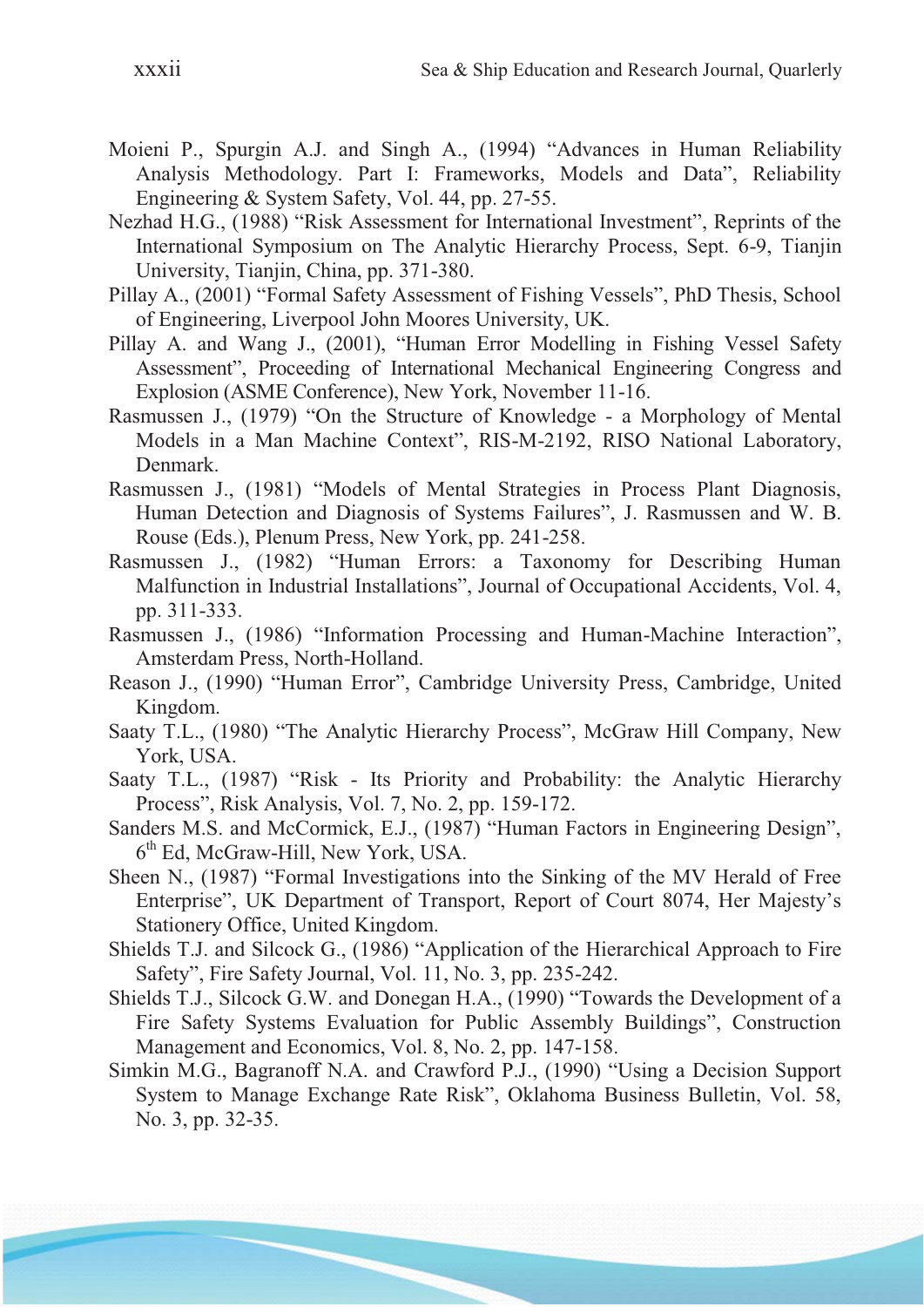- Swain A.D. and Guttmann H.E., (1983) "Handbook of Human Reliability Analysis with Emphasis on Nuclear Power Plant Applications", NUREG/CR-1278, August, USA.
- Swain A.D., (1987) "Accident Sequence Evaluation Programme Human Reliability Analysis Procedure", Report No. NUREG/CR-4722, USNRC, Washington D.C.
- White D., (1995) "Application of System Thinking to Risk Management: a Review of the Literature", Journal of Management Decision, Vol. 33, No. 10, pp. 35-45.
- Wickens C.D., (1992) "Engineering Psychology and Human Performances", 2<sup>nd</sup> Ed., Harper Collins, New York, USA.

| <b>Human Error</b><br><b>Probability</b>             | Description of human interaction and<br>error                                                                                                                                                                                                                                         | <b>Example factors for a facility</b><br>specific adjustment                                                                                                                                                                                                                  |  |  |
|------------------------------------------------------|---------------------------------------------------------------------------------------------------------------------------------------------------------------------------------------------------------------------------------------------------------------------------------------|-------------------------------------------------------------------------------------------------------------------------------------------------------------------------------------------------------------------------------------------------------------------------------|--|--|
| $3 \times 10^{-3}$ to 3<br>$\times$ 10 <sup>-4</sup> | Pre-Initiator actions - test, maintenance,<br>and calibrations leaving a component, or<br>system with un-revealed fault. Include<br>typical errors in maintenance that cause<br>overall system unavailability $(10^{-3})$                                                             | No written procedure available, or<br>defined<br>newly<br>action;<br>verbal<br>instructions, no checking for completed<br>action,<br>equipment/procedure<br>poor<br>identification label matching.                                                                            |  |  |
|                                                      | Errors include: slips, non-responses, or<br>mistakes leading to skipping a procedure,<br>selecting an incorrect procedure, omitting<br>step in a procedure, improper<br>a<br>communication,<br>of<br>transposition<br>labelling,<br>or<br>misunderstanding<br>task<br>responsibility. | established, practised, written<br>Use<br>procedures, discussed in training, work<br>progress verified with signed checklist,<br>apply self-checking, use tag-out system<br>to maintain configuration control, etc.                                                           |  |  |
| $1 \times 10^{-2}$ to 1<br>$\times 10$ $^{-4}$       | Initiator actions - test, maintenance and<br>calibration activities that trigger events.<br>Include contribution of errors that cause<br>initiating events - covered in initiating<br>event frequencies $(10^{-3})$                                                                   | Signals and instruments inappropriate<br>for the action and procedure, lack of<br>verbal<br>instructions<br><b>or</b><br>for<br>cues,<br>interlocks, need for process knowledge,<br>requires<br>interpretation<br>of<br>indirect<br>information, etc.                         |  |  |
|                                                      | Typical error modes include slips, non-<br>responses and mistakes.                                                                                                                                                                                                                    | Indications permit easy transfer through<br>procedures,<br>discussed<br>in<br>training,<br>practiced before hand, administrative<br>control of tags, training involves<br>understanding of the basic principles,<br>and feedback of lessons learned from<br>event precursors. |  |  |
| 1 to $1 \times 10^{-3}$                              | Post-Initiator actions - response actions<br>that are not successful in terminating or<br>mitigating the event. Include recovery<br>actions subsequent to initiating events:<br>$(1)$ following multiple failures and $(2)$<br>directly following an initiating event.                | Actions typically outside control room,<br>involves more than one person, lack of a<br>clear cue, knowledge of the process<br>required, process knowledge substituted<br>for emergency procedures, etc.                                                                       |  |  |

### **Table 1.1 Generic Human Failure Probabilities**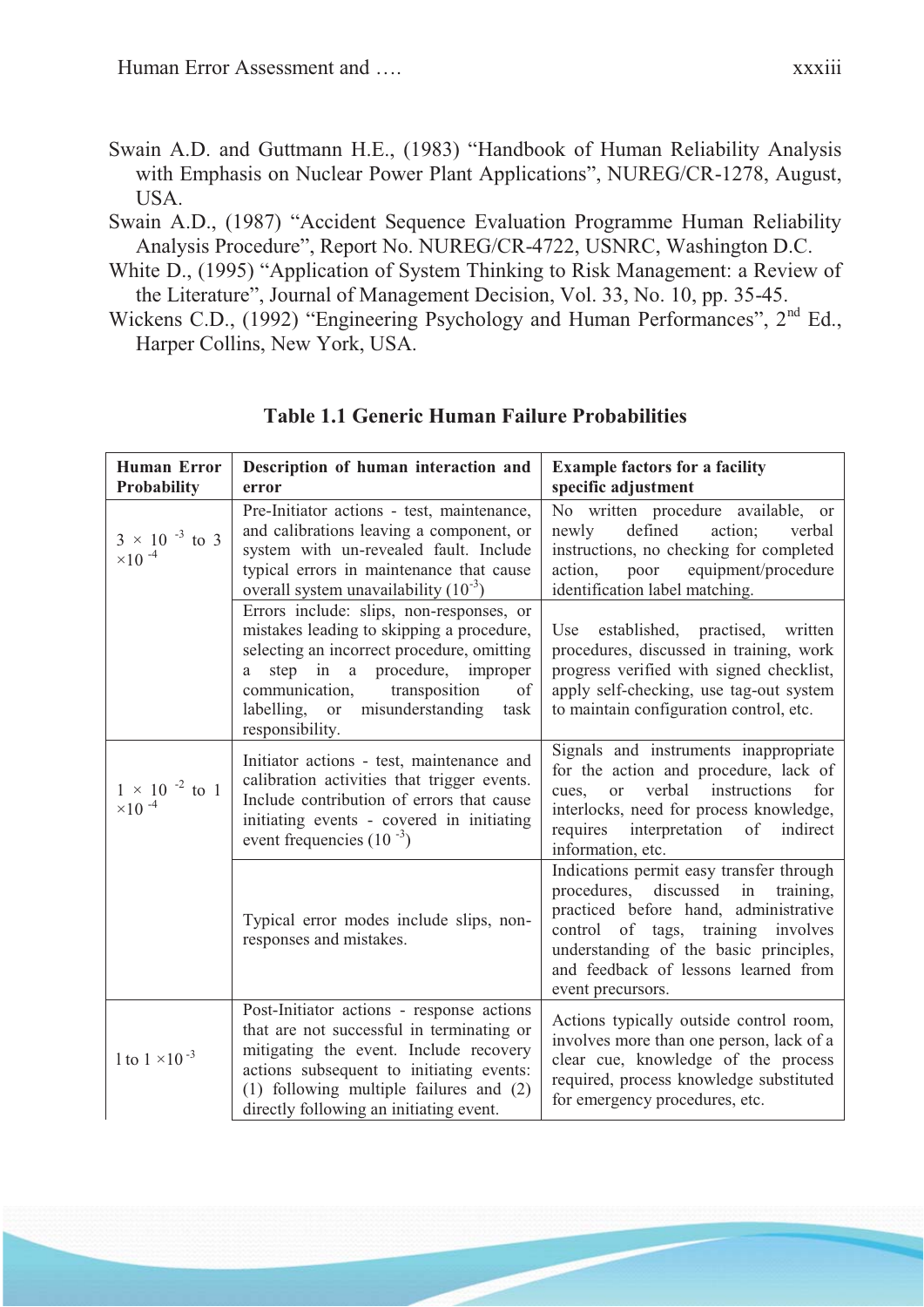| Errors include slips, mistakes, and non-<br>responses for control and mitigation<br>actions following an initiating event. | Actions in a control room, include<br>redundant cues, memorised and<br>practised responses, clear man-machine<br>interface, action priorities stressed in<br>training which includes simulation of<br>process dynamics, recoverability from<br>errors, training on infield procedures<br>and long time available for action. |
|----------------------------------------------------------------------------------------------------------------------------|------------------------------------------------------------------------------------------------------------------------------------------------------------------------------------------------------------------------------------------------------------------------------------------------------------------------------|
|----------------------------------------------------------------------------------------------------------------------------|------------------------------------------------------------------------------------------------------------------------------------------------------------------------------------------------------------------------------------------------------------------------------------------------------------------------------|

### **Table 1.2 Error Rates of Rasmussen**

|                 | Per demand error rate range | Per demand error rate point<br>estimate |
|-----------------|-----------------------------|-----------------------------------------|
| Skill-based     | 5E-5 to 5E-3                | $1E-3$                                  |
| Rule-based      | $5E-4$ to $5E-2$            | $1E-2$                                  |
| Knowledge-based | 5E-3 to 5E-1                | $1E-1$                                  |

## **Table 1.3 Error Rates of Hunns**

| <b>Classification of error type</b>                                                                                                 | <b>Typical</b><br>probability |
|-------------------------------------------------------------------------------------------------------------------------------------|-------------------------------|
| Processes involving creative thinking, unfamiliar operations where time is short; high<br>stress situations                         | $0.1 - 1$                     |
| Errors of omission where dependence is placed on situation cues or memory                                                           | $1E-2$                        |
| Errors of commission such as operating wrong button, reading wrong dial, etc.                                                       | $1E-3$                        |
| Errors in regularly performed, common-place tasks                                                                                   | $1E-4$                        |
| Extraordinary errors - of the type difficult to conceive how they could occur; stress-free,<br>powerful cues militating for success | $<$ 1E-5                      |

# **Table 1.4 Error Rates of Dhillon**

| Error                                                               | Rate<br>per<br>demand | Rate per plant-<br>month |
|---------------------------------------------------------------------|-----------------------|--------------------------|
| Reading a chart recorder                                            | 6E-3                  |                          |
| Reading an analogue meter                                           | $3E-3$                |                          |
| Reading graphs                                                      | $1E-2$                |                          |
| Interpreting incorrectly an indicator                               | $1E-3$                |                          |
| Turning a control in the wrong direction under high stress          | 0.5                   |                          |
| Using a checklist incorrectly                                       | 0.5                   |                          |
| Mating a connector                                                  | $1E-2$                |                          |
| Choosing an incorrect panel control out of several similar controls | $3E-3$                |                          |
| Reading a gauge incorrectly                                         | $5.0E-3$              |                          |
| Closing a valve improperly                                          | 1.8E-3                |                          |
| Soldering connectors improperly                                     | $6.5E-3$              |                          |
| Actuating switch inappropriately                                    | $1.1E-3$              |                          |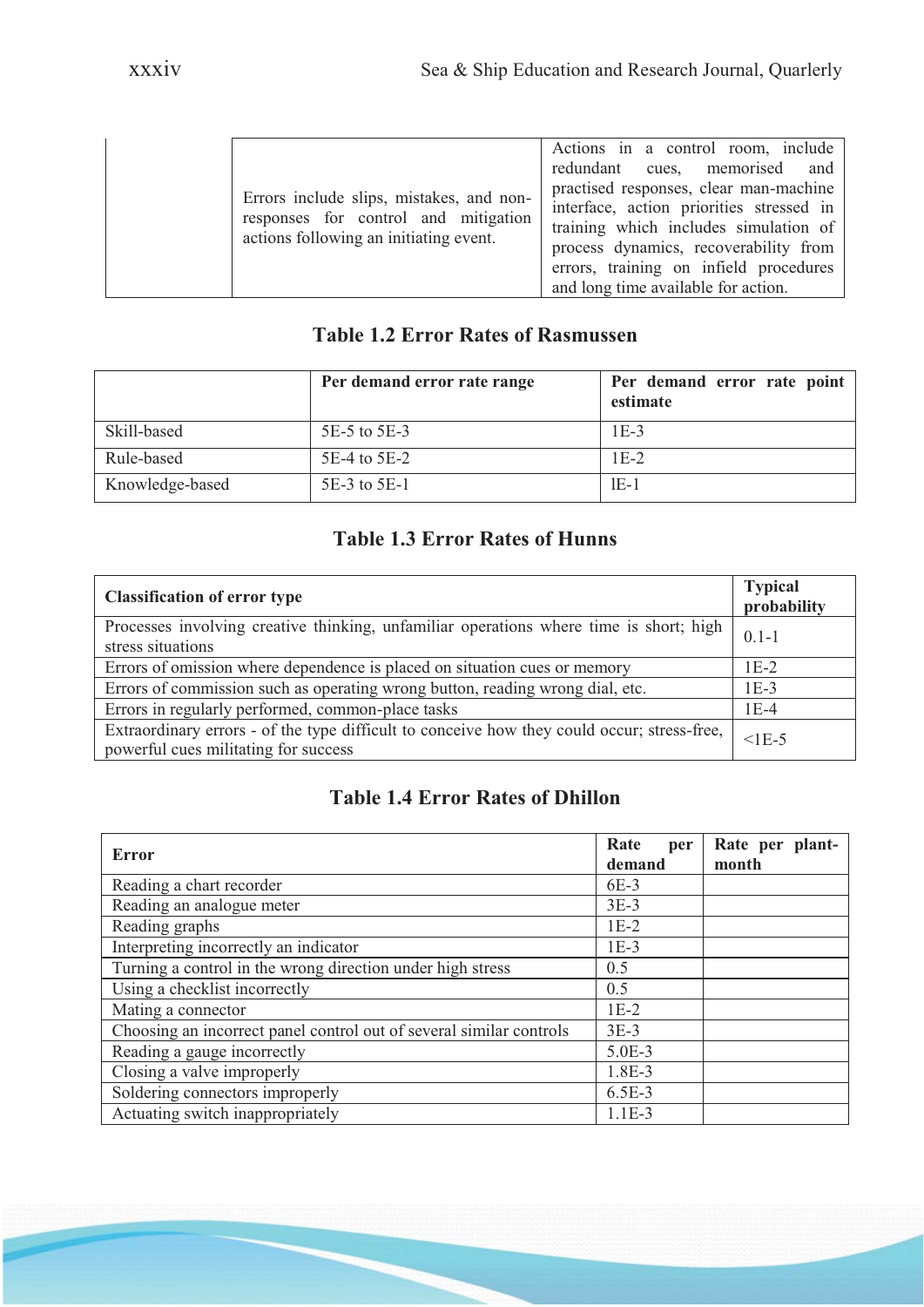| Failure to tighten nut and bolt                                | $4.8E - 3$ |        |
|----------------------------------------------------------------|------------|--------|
| Failure to install nut and bolt                                | $6E-4$     |        |
| Improper adjustment of mechanical linkage                      | $1.7E-2$   |        |
| Procedural error in reading instructions                       | $6.5E-2$   |        |
| Connecting hose improperly                                     | $4.7E-3$   |        |
| Failure to pursue proper procedure by an operator              |            | 0.040  |
| Installation error                                             |            | 0.013  |
| Misinterpretation or misunderstanding of requirements by the   |            | 0.0076 |
| operator                                                       |            |        |
| Inadvertent or improper equipment manipulation by the operator |            | 0.071  |
| Improper servicing or re-assembly by the maintenance personnel |            | 0.015  |

# **Table 1.5 Example of Level Two Matrix**

| <b>Level Two</b> | <b>Element 1</b> | <b>Element 2</b> | <b>Element 3</b> |
|------------------|------------------|------------------|------------------|
| Element 1        | $EL_{11}$        | $EL_{12}$        | $EL_{13}$        |
| Element 2        | $EL_{21}$        | $EL_{22}$        | $EL_{23}$        |
| Element 3        | $EL_{31}$        | $EL_{32}$        | $EL_{33}$        |

# **Table 1.6 Example of Level Three Matrix**

| <b>Element 1</b> | A        | $\Gamma$ $\Lambda$ ?       | $A_3$    |
|------------------|----------|----------------------------|----------|
| $\mathbf{A}$     | $A_{11}$ | $A_{12}$<br>$\overline{1}$ | $A_{13}$ |
| A <sub>2</sub>   | $A_{21}$ | $A_{22}$                   | $A_{23}$ |
| $A_3$            | $A_{31}$ | $A_{32}$                   | $A_{33}$ |

# **Table 1.7 Comparison Scale**

|   | Both elements of equal importance       |     |                                               |
|---|-----------------------------------------|-----|-----------------------------------------------|
|   | Left weakly more important than top     | 1/3 | Top weakly more important than<br>left        |
|   | Left moderately more important than top | 1/5 | Top moderately<br>more important<br>than left |
|   | Left strongly more important than top   | 1/7 | Top strongly more important than<br>left      |
| 9 | Left absolutely more important than top | 1/9 | Top absolutely more important than<br>left    |

| 1/3 | Top weakly more important than     |
|-----|------------------------------------|
|     | left                               |
| 1/5 | Top moderately more important      |
|     | than left                          |
| 1/7 | Top strongly more important than   |
|     | left                               |
| 1/9 | Top absolutely more important than |
|     | 1eft                               |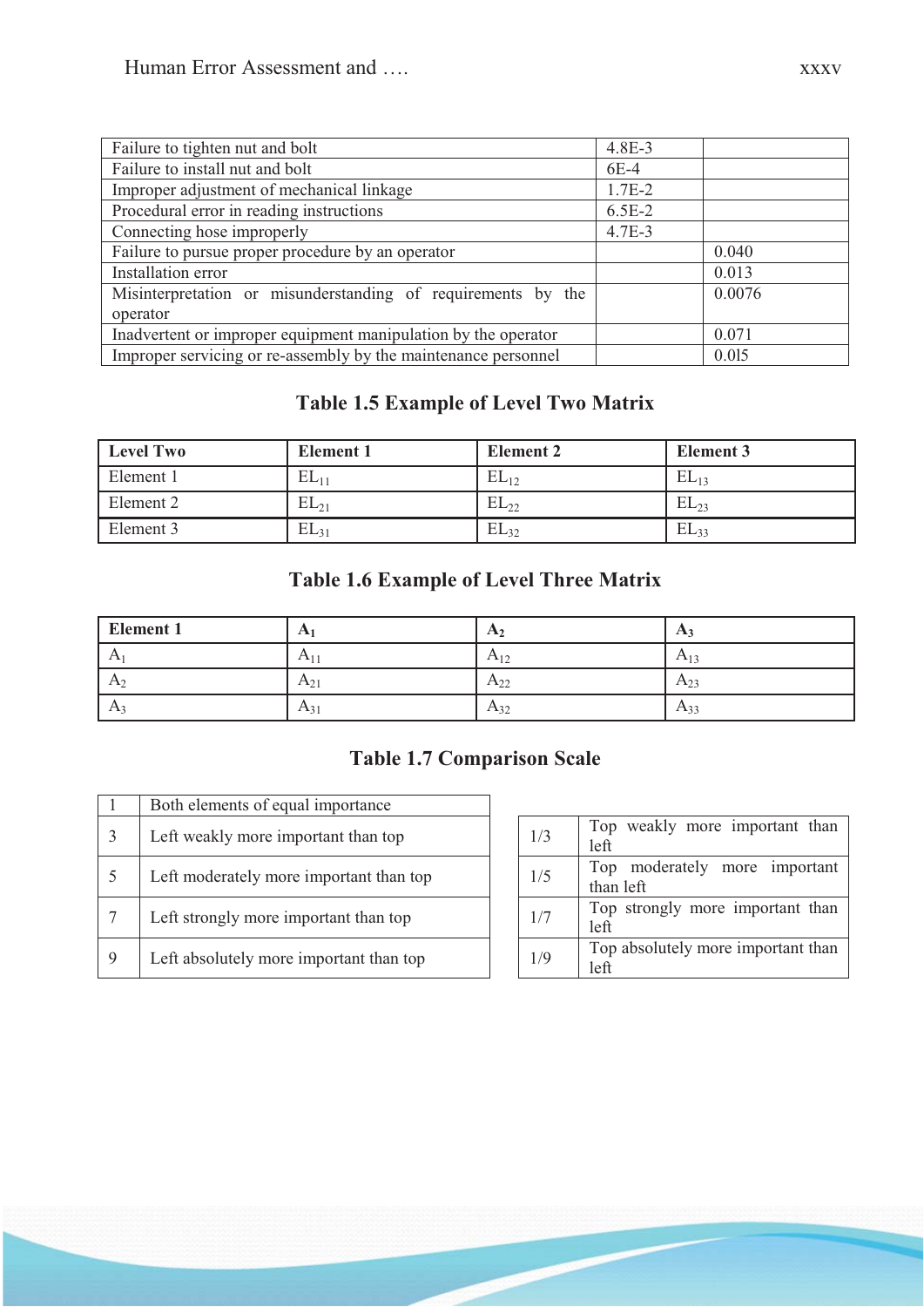| <b>Task</b>                | <b>Operator behaviour</b> | <b>Error Probability</b> |  |  |
|----------------------------|---------------------------|--------------------------|--|--|
| Derrick 1                  | Skill base                | 5.00E-03                 |  |  |
| Derrick 2                  | Skill base                | 5.00E-03                 |  |  |
| Derrick 3                  | Skill base                | 5.00E-03                 |  |  |
| Derrick 4                  | Knowledge base            | 5.00E-01                 |  |  |
|                            |                           |                          |  |  |
| Vessel 1                   | Knowledge base            | 5.00E-01                 |  |  |
| Vessel 2                   | Rule base                 | 5.00E-02                 |  |  |
| Vessel 3                   | Knowledge base            | 5.00E-01                 |  |  |
| Vessel 4                   | Skill base                | 5.00E-03                 |  |  |
|                            |                           |                          |  |  |
| L.D 1<br>Skill base        |                           | 5.00E-03                 |  |  |
| L.D.2<br>Skill base        |                           | 5.00E-03                 |  |  |
| L.D.3                      | Skill base                | 5.00E-03                 |  |  |
|                            |                           |                          |  |  |
| Net 1                      | Skill base                | 5.00E-03                 |  |  |
| Net 2                      | Skill base                | 5.00E-03                 |  |  |
|                            |                           |                          |  |  |
| Gilson 1<br>Rule base      |                           | 5.00E-02                 |  |  |
| Gilson 2<br>Knowledge base |                           | 5.00E-01                 |  |  |

# **Table 1.8 Identified Task and Generic Human Error Data**

### **Table 1.9 RCO Matrix**

|             |  | Derrick RCO 1 RCO 2 RCO 3 RCO 4 RCO 5 RCO 6 |  |  |
|-------------|--|---------------------------------------------|--|--|
| Derrick $1$ |  |                                             |  |  |
| Derrick 2   |  |                                             |  |  |
| Derrick 3   |  |                                             |  |  |
| Derrick 4   |  |                                             |  |  |

# **Table 1.10 Summary of Results for Probability Element**

|                  | Derrick  | Vessel   | Lazy Decky | <b>Net</b> | Gilson   | Total<br>rating |
|------------------|----------|----------|------------|------------|----------|-----------------|
| RCO <sub>1</sub> | 4.73%    | $1.22\%$ | $1.40\%$   | 0.26%      | $0.92\%$ | 8.53%           |
| RCO <sub>2</sub> | $3.63\%$ | 0.19%    | 0.84%      | 0.26%      | 0.42%    | 5.34%           |
| RCO <sub>3</sub> | $6.70\%$ | 0.47%    | 2.17%      | 0.79%      | 1.28%    | 11.42%          |
| RCO <sub>4</sub> | 4.73%    | $0.32\%$ | 0.75%      | 0.32%      | 0.81%    | 6.94%           |
| RCO <sub>5</sub> | 1.25%    | $0.66\%$ | 1.79%      | 0.42%      | 0.84%    | 4.97%           |
| RCO <sub>6</sub> | $6.93\%$ | 1.14%    | 2.37%      | $1.05\%$   | $1.31\%$ | 12.81%          |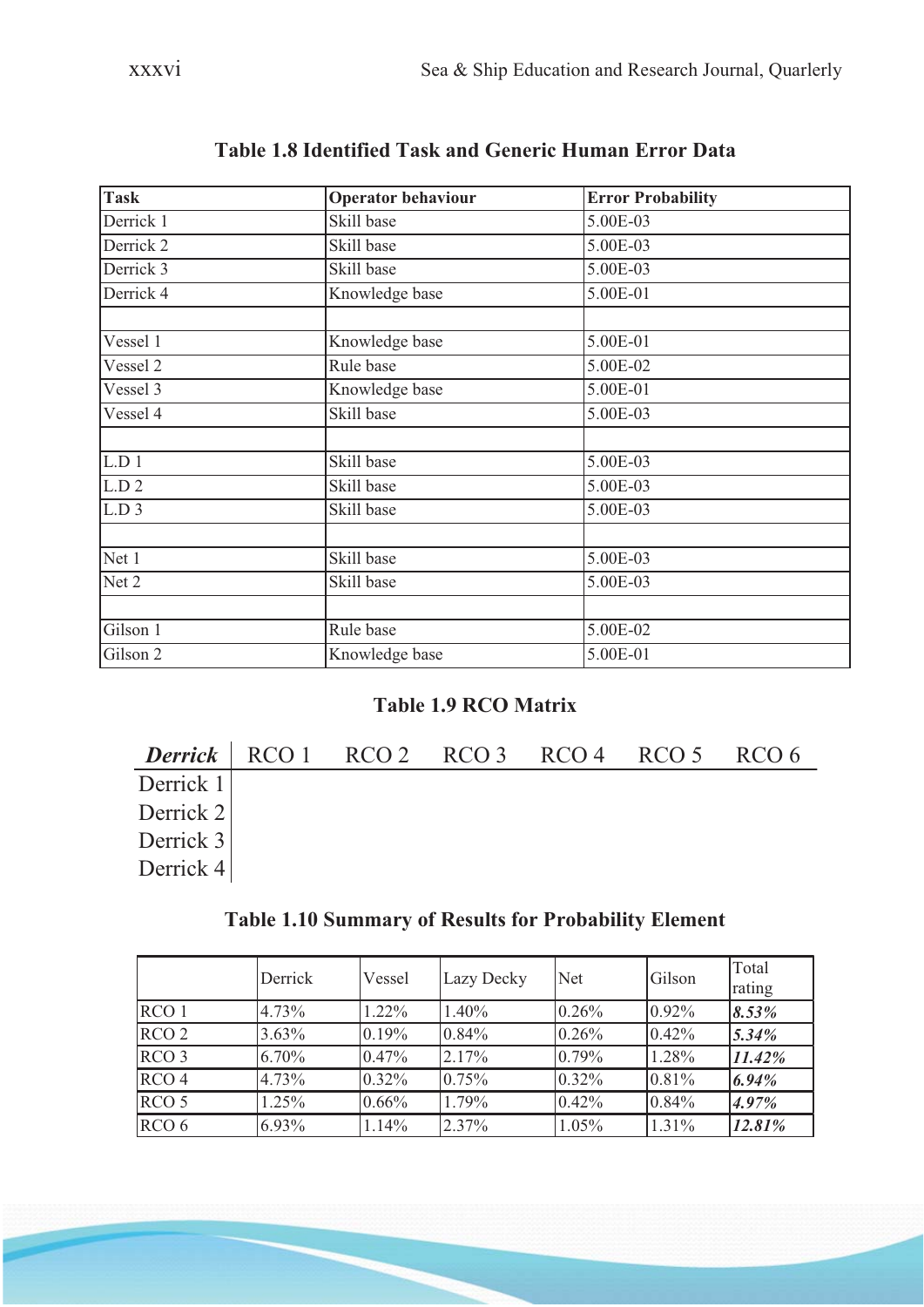|                  | Derrick  | Vessel   | Lazy Decky | <b>Net</b> | Gilson   | Total<br>rating |
|------------------|----------|----------|------------|------------|----------|-----------------|
| RCO <sub>1</sub> | $5.73\%$ | 0.76%    | 1.33%      | $0.22\%$   | $1.04\%$ | 9.08%           |
| RCO <sub>2</sub> | 1.30%    | $0.30\%$ | $0.65\%$   | $0.22\%$   | 0.46%    | 2.93%           |
| RCO <sub>3</sub> | $5.02\%$ | 0.85%    | 2.06%      | 0.78%      | $1.06\%$ | 9.77%           |
| RCO <sub>4</sub> | 5.15%    | 0.67%    | $1.61\%$   | $0.60\%$   | $0.90\%$ | 8.93%           |
| RCO <sub>5</sub> | 3.91%    | $0.55\%$ | 1.61%      | $0.50\%$   | $0.92\%$ | 7.50%           |
| RCO <sub>6</sub> | 6.87%    | 0.85%    | 2.06%      | $0.80\%$   | $1.21\%$ | 11.79%          |

# **Table 1.11 Summary of Results for Severity Element**

# **Table 1.12 Final Ranking of RCO**

|                  | Derrick | Vessel   | Lazy Decky | Net   | Gilson | Total rating |
|------------------|---------|----------|------------|-------|--------|--------------|
| RCO <sub>1</sub> | 10.46%  | 1.98%    | 2.74%      | 0.48% | 1.96%  | 17.61%       |
| RCO <sub>2</sub> | 4.93%   | 0.49%    | 1.49%      | 0.48% | 0.88%  | 8.27%        |
| RCO <sub>3</sub> | 11.72%  | $1.33\%$ | $4.23\%$   | 1.57% | 2.34%  | 21.19%       |
| RCO <sub>4</sub> | 9.88%   | 0.99%    | 2.36%      | 0.91% | 1.72%  | 15.87%       |
| RCO <sub>5</sub> | 5.16%   | 1.21%    | 3.40%      | 0.92% | 1.76%  | 12.46%       |
| RCO <sub>6</sub> | 13.80%  | 1.99%    | $4.43\%$   | 1.85% | 2.53%  | 24.60%       |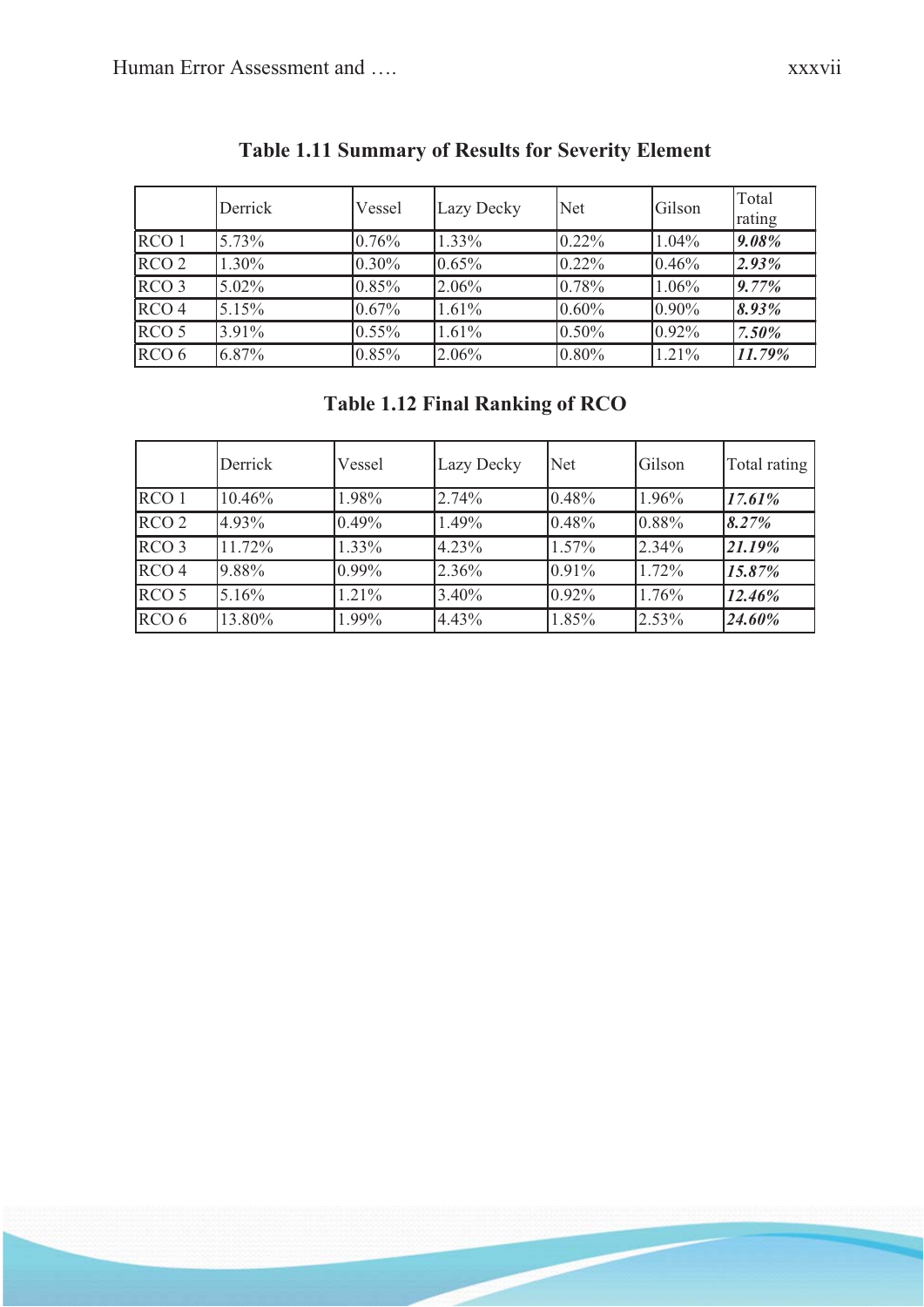

**Figure 1.1 Flowchart of the approach**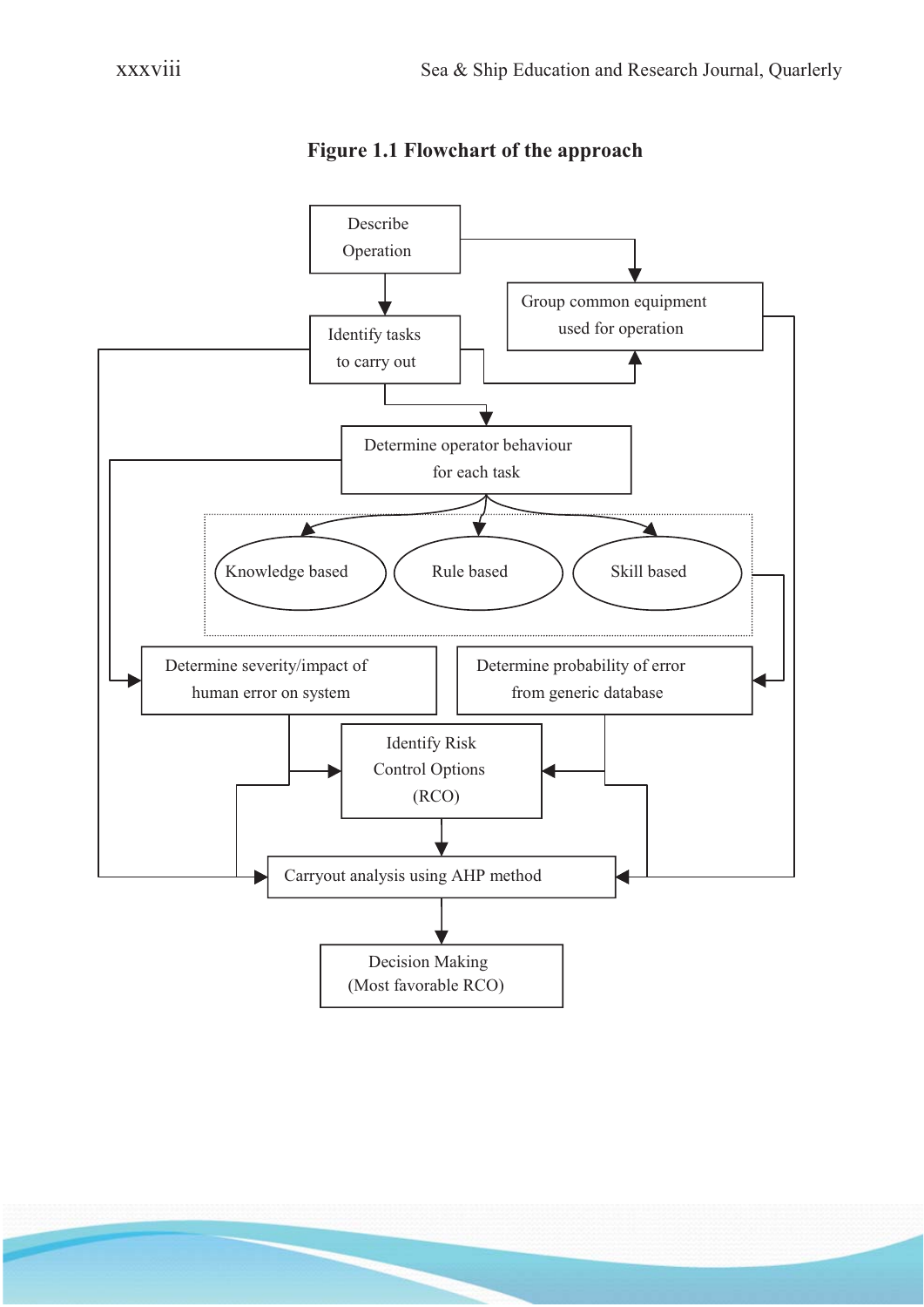Goal





**Figure 1.2 Example of hierarchy levels**



**Figure 1.3 Diagrammatic representation of initial shooting operation**